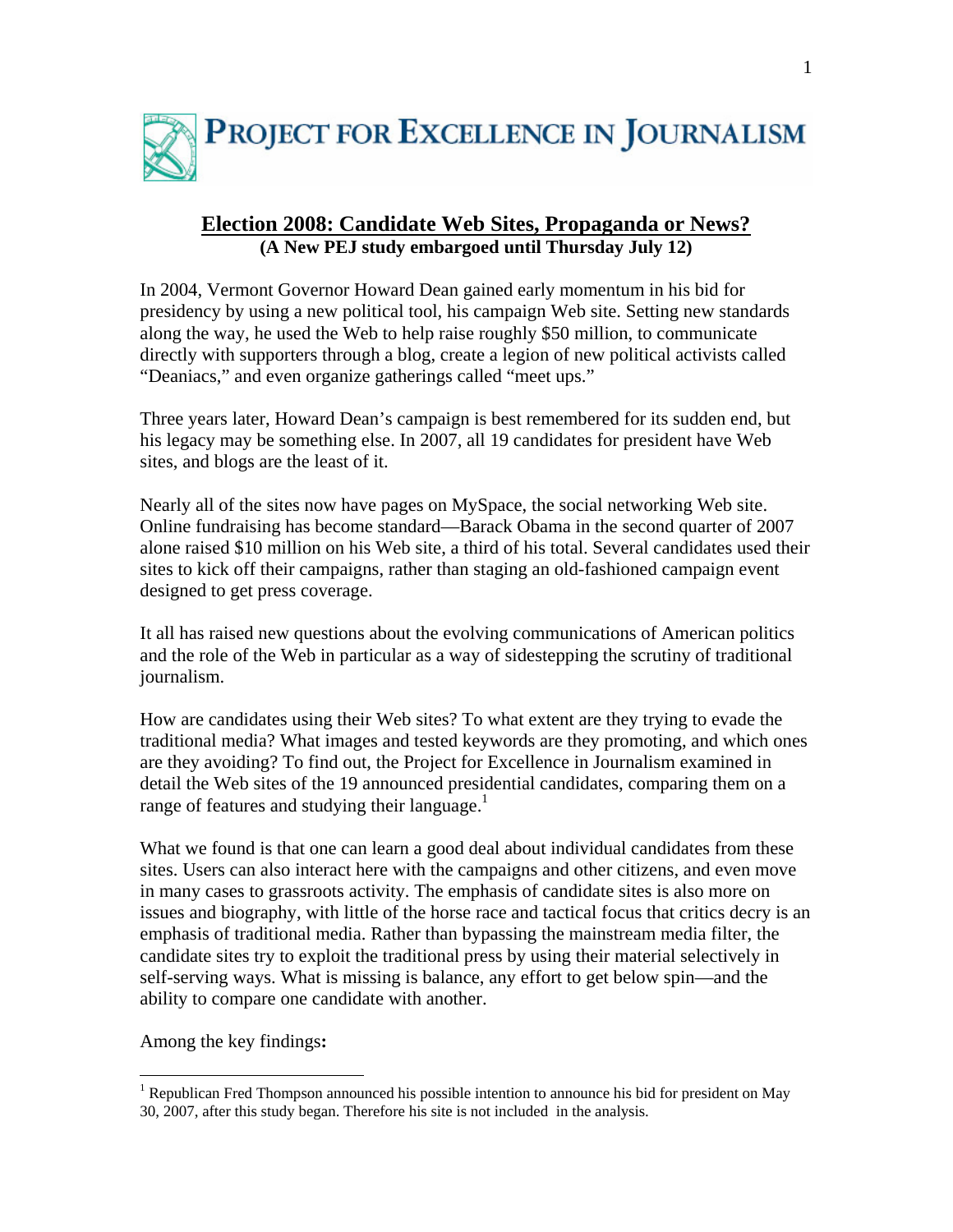- Candidate Web sites have fully embraced politics as a two-way conversation with voters. Twelve sites also offer the opportunity for visitors to turn that dialogue into grassroots action (organizing their own events, fundraisers, etc). Add dialogue and action together and Democrats have the most interactive sites, led by Barack Obama, followed by Hillary Clinton, John Edwards and Bill Richardson.
- Perhaps the most fundamental grassroots activity of all, registering people to vote, is lacking here. Only four candidates—Hillary Clinton, John Cox, John McCain and Barack Obama—offer tools or information about how to register.
- Blogs, a novelty in 2004, are now mainstream. Fifteen of the 19 sites feature their own official weblogs, and seven offer users the chance to start their own. Mitt Romney has his five sons author his campaign blog. Sam Brownback lets users contribute to his. John Edwards lets them write diaries.
- Savvy visitors may even be able to determine leading candidates from the so-called lesser ones. The top candidates—those with the most money and poll popularity have the most technically sophisticated sites, update more often, use more video and include more news articles. They also focus on fewer issues. Edwards features the fewest issues (six). Kucinich has the most (91), and is the only candidate to talk about hemp and animal rights.
- When it comes to language, the biographies of the GOP candidates differ from those of the Democrats. The GOP bios emphasize "leadership," "taxes," and "values;" Democrats stress "children," "family" and "protect." And Republicans are much more likely than Democrats to name the party to which they belong.
- Some words are missing altogether in the biographies, including "God," "moral," and "progressive." No Democrat uses the word "liberal", and even Republican front runners shy away from using "conservative." The only ones who do are candidate notably trailing the polls. For her part, Hillary Clinton almost entirely avoids reference to her husband at all.

These are some of the findings of PEJ's study of 19 candidate Web sites examined in May and June  $2007$ .<sup>2</sup> The study explored four elements of each Web site.

First, how did each site try to engage users and to what extent did it exploit the potential of digital technology to create a **dialogue with users**, moving beyond the traditional oneway communication offered by TV or radio commercials, billboards, bumper stickers and direct mail?

2

 $\overline{a}$ 

 $2^2$  Results reflect the sites as of June 12, 2007.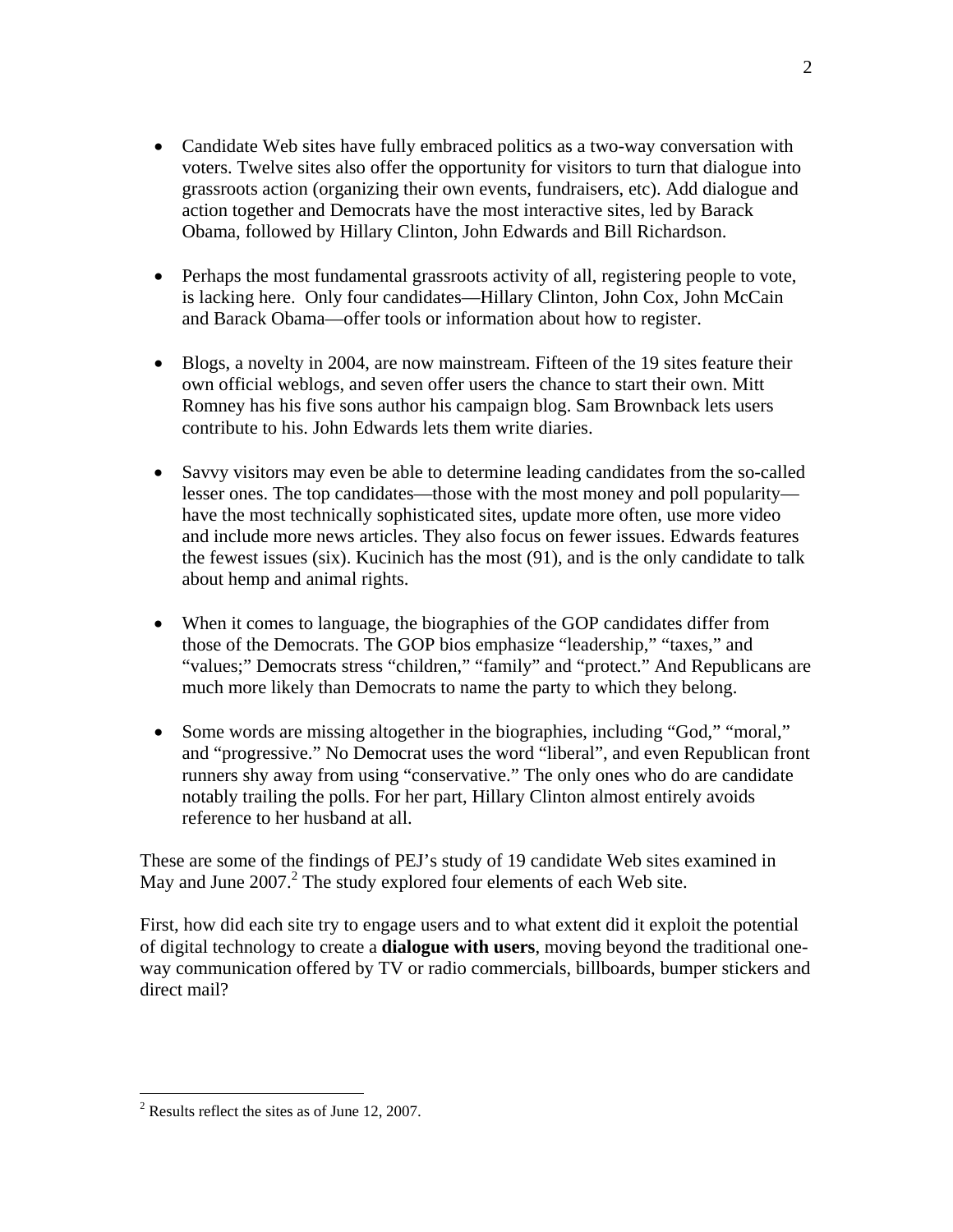Second, to what extent are sites trying to bypass the filter of traditional media, becoming their own **information outlets**, controlled by the campaigns, and appealing to voters directly?

What are the different **delivery options** the sites use to reach voters, beyond traditional Web sites?

Finally, in an age of product testing, what are the **words** each candidate uses to describe him- or herself—and what words does each avoid?

# **I. ENGAGEMENT AND PARTICIPATION**

One of the biggest trends in online information is the two-way conversation. To what extent did the candidate Web sites take advantage of the potential for users to "converse" with candidates and the campaign?

To a greater extent than many information sites. All candidates offer at least one way for users to "converse" with the candidate or the campaign. The majority even let voters talk to each other. And, unlike most of the mainstream press, the candidates have gone one step further. They have found a way to turn the dialogue into action—putting the user to work for them.

PEJ assessed the degree of engagement and participation at two levels. First, we looked to see if the Web sites offered any of three main features that allow visitors to engage in the conversation: commenting on blogs, creating their own citizen blogs and being able to connect with the candidates on various social networking sites.

Next, we measured the degree to which citizens were then encouraged to turn the dialogue into grassroots action. Here, we looked for three different components: raising money, hosting community gatherings or registering to vote.

Finally, we tallied how many of the six different features each site contained and ranked them accordingly.

#### **Blogs**

In 2004, Howard Dean gained significant attention and generated a cadre of youthful workers to his campaign through the use of a blog on his Web site. The notion that a candidate would regularly speak directly to supporters struck observers as exciting and new.

Three years later, campaign blogs are mainstream. Fifteen of the 19 sites contain them including all of the top-tier candidates. Most of the blogs appear to be authored primarily by one or two campaign staffers, though Mitt Romney's blog is written by his five sons and focuses more on family updates than the campaign.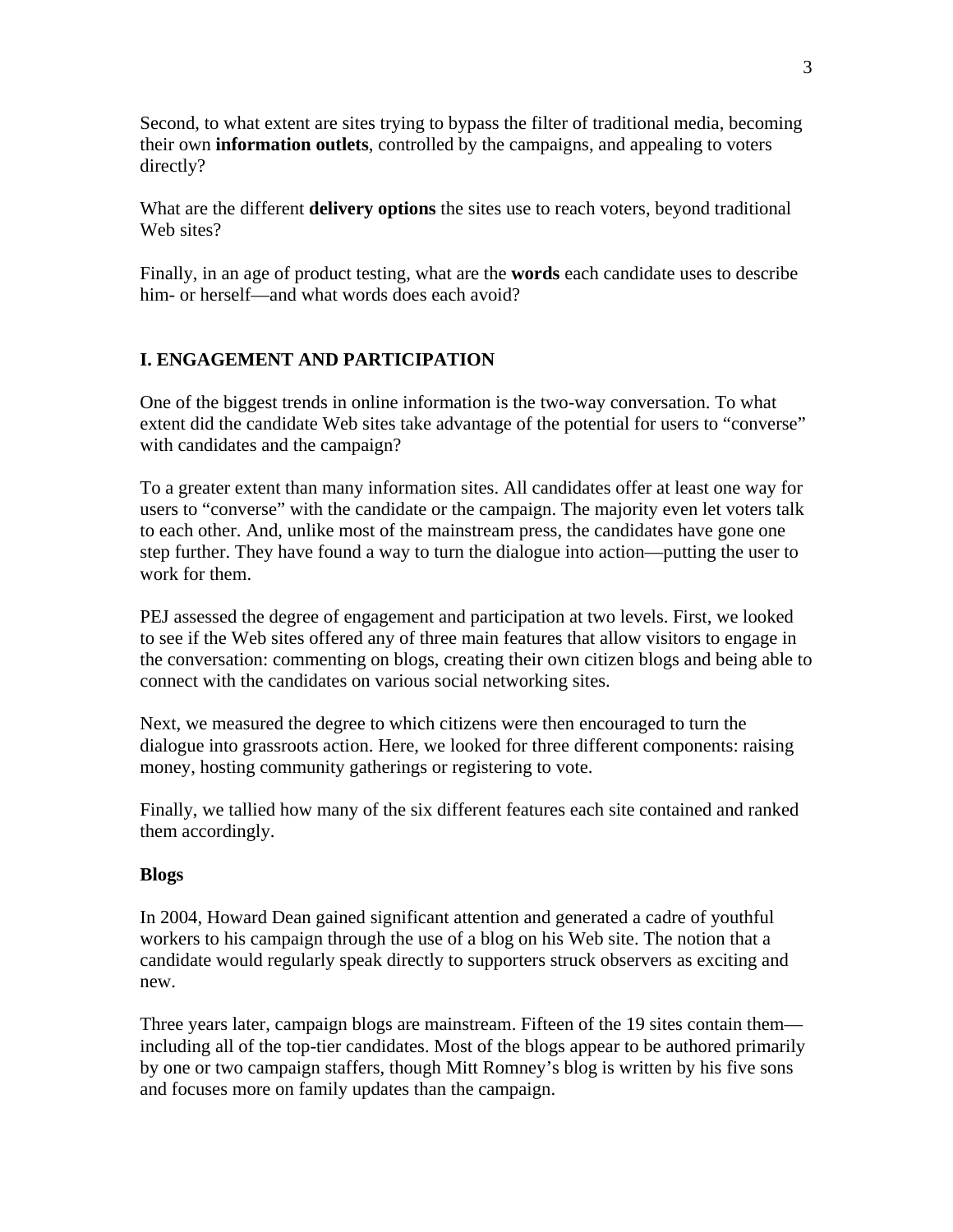Two of the four candidates who do not have blogs—Dennis Kucinich (D) and John Cox (R)—offer similar alternatives: user-based forums or links to outside blogs.



*Source: PEJ analysis, June 11-12, 2007* 

In fact, it is no longer enough just to blog. Now, "readers" want—or rather expect—to be able to join in. And, here again, candidate Web sites have excelled. Of the 15 candidates who have official campaign blogs on their sites, all but two (Rudy Giuliani and Ron Paul) allow users to post comments on blog entries.

| <b>Official Campaign</b><br><b>Blog with</b><br><b>Comments</b> | <b>Alternative Blog,</b><br>with Comments | <b>Official Campaign</b><br><b>Blog without</b><br><b>Comments</b> | <b>No Campaign</b><br><b>Blog</b> |
|-----------------------------------------------------------------|-------------------------------------------|--------------------------------------------------------------------|-----------------------------------|
| Biden (D)                                                       | Cox(R)                                    | Giuliani (R)                                                       | Hunter (R)                        |
| Brownback (R)                                                   | Kucinich (D)                              | Paul (R)                                                           | Thompson (R)                      |
| Clinton (D)                                                     |                                           |                                                                    |                                   |
| Dodd (D)                                                        |                                           |                                                                    |                                   |
| Edwards (D)                                                     |                                           |                                                                    |                                   |
| Gllmore (R)                                                     |                                           |                                                                    |                                   |
| Gravel (D)                                                      |                                           |                                                                    |                                   |
| Huckabee (R)                                                    |                                           |                                                                    |                                   |
| McCain (R)                                                      |                                           |                                                                    |                                   |
| Obama (D)                                                       |                                           |                                                                    |                                   |
| Richardson (D)                                                  |                                           |                                                                    |                                   |
| Romney (R)                                                      |                                           |                                                                    |                                   |
| Tancredo (R)                                                    |                                           |                                                                    |                                   |

# **Campaign 2008: State of Blogging**

*Source: PEJ analysis, June 11-12, 2007* 

# **Citizen-Initiated Blogs**

Some candidates have taken blogging even one step *further* in 2007. Just over one-third of the Web sites encourage supporters to stir up community support by starting their *own*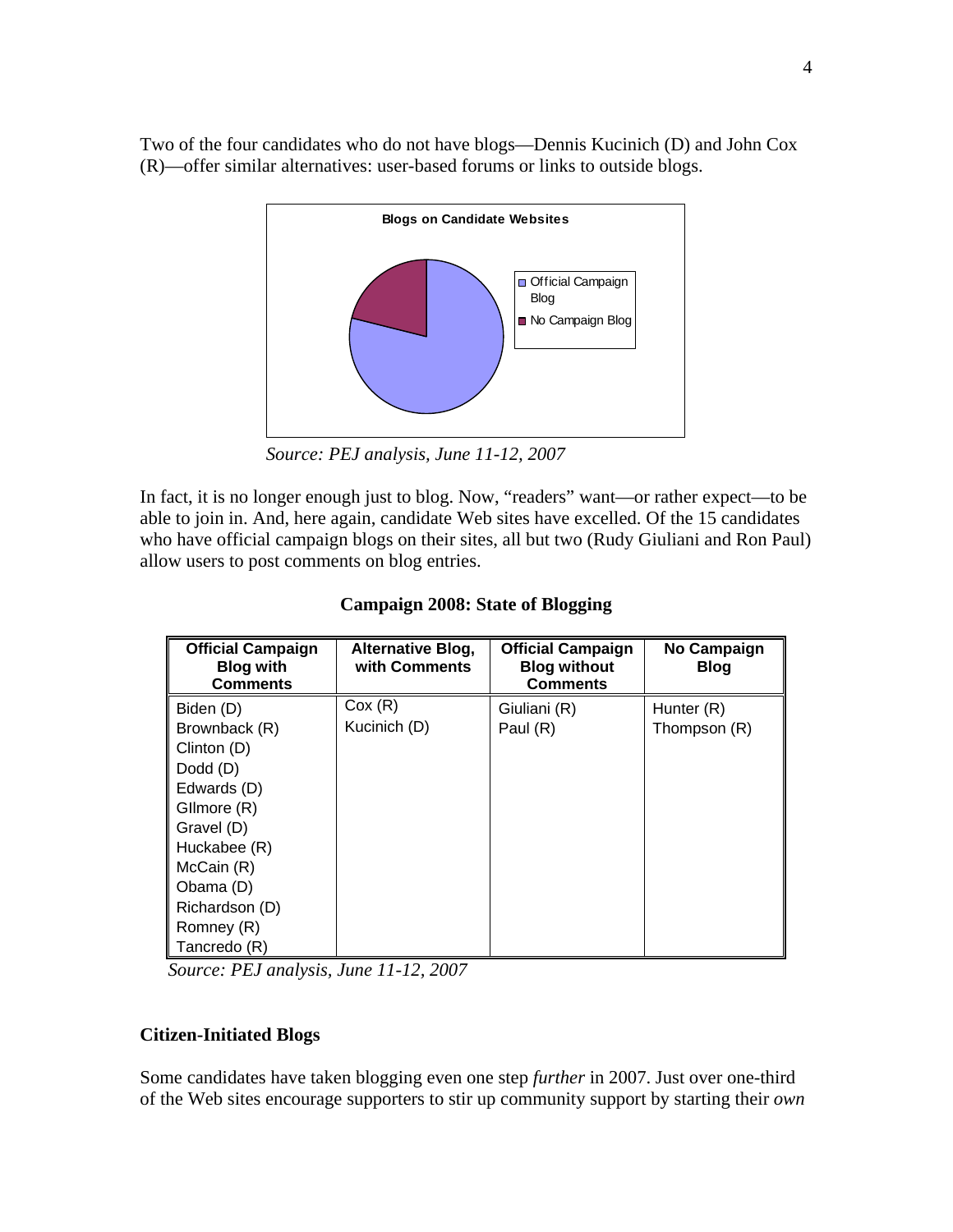blogs on the site. Seven of the 19 candidates—though only two front runners (both Democrats)—host citizen-initiated blogs: John Edwards (D), Barack Obama (D), Bill Richardson (D), Duncan Hunter (R) and Sam Brownback (R). Serving a very similar function, Dennis Kucinich (D) and Mike Gravel (D) host community-based discussion forums on their sites.

| <b>Candidates with Citizen-</b><br><b>Initiated Blogs</b> |
|-----------------------------------------------------------|
| Edwards (D)                                               |
| Obama (D)                                                 |
| Gravel (D)                                                |
| Kucinich (D)                                              |
| Richardson (D)                                            |
| Brownback (R)                                             |
| Hunter (R)                                                |
|                                                           |

*Source: PEJ analysis, June 11-12, 2007* 

The Web site of Barack Obama, for example, allows users to create their own personal blog, similar to services like blogspot.com and livejournal.com. John Edwards gives users the tool to establish their own "diary," a feature similar to that offered by the popular liberal blog, Daily Kos. On Sam Brownback's campaign site, visitors are invited to become members (by registering a profile) and to contribute posts to the official blog. On all these sites most visitors use the platform to voice their support for the candidate or to inform their peers of upcoming events.

#### **Social Networking**

 $\overline{a}$ 

Most notably perhaps, social networking sites—the latest phenomenon in online communication—have taken the 2008 election by storm.

Social networking sites like MySpace (the most popular), Facebook, YouTube, Meetup and Flickr facilitate interaction among people who share something in common—in this case, interest in a particular candidate. Users who register on one of these sites can then "meet" and network with any other registered user, including the presidential candidates. On MySpace and Facebook, networks are established by becoming "friends" with other users and posting comments to them.

Even though the effect of social networking on voting behavior is as yet unknown—as is whether these "friends" are even of voting age—all but three candidate Web sites (those of Republicans Rudy Giuliani, Mike Huckabee and John Cox) offer the tools—usually right on the home page—for joining at least one of these social networks.<sup>3</sup> Hillary

<sup>&</sup>lt;sup>3</sup> Rudy Giuliani has a MySpace page, but he does not promote it from his campaign Web site. You can find it by visiting the Impact MySpace page (www.impact.myspace.com), which displays those candidates who host a page. Mike Huckabee also has a MySpace page, which one can find by visiting an alternative campaign Web site called Team Huckabee (www.teamhuckabee.com/blog).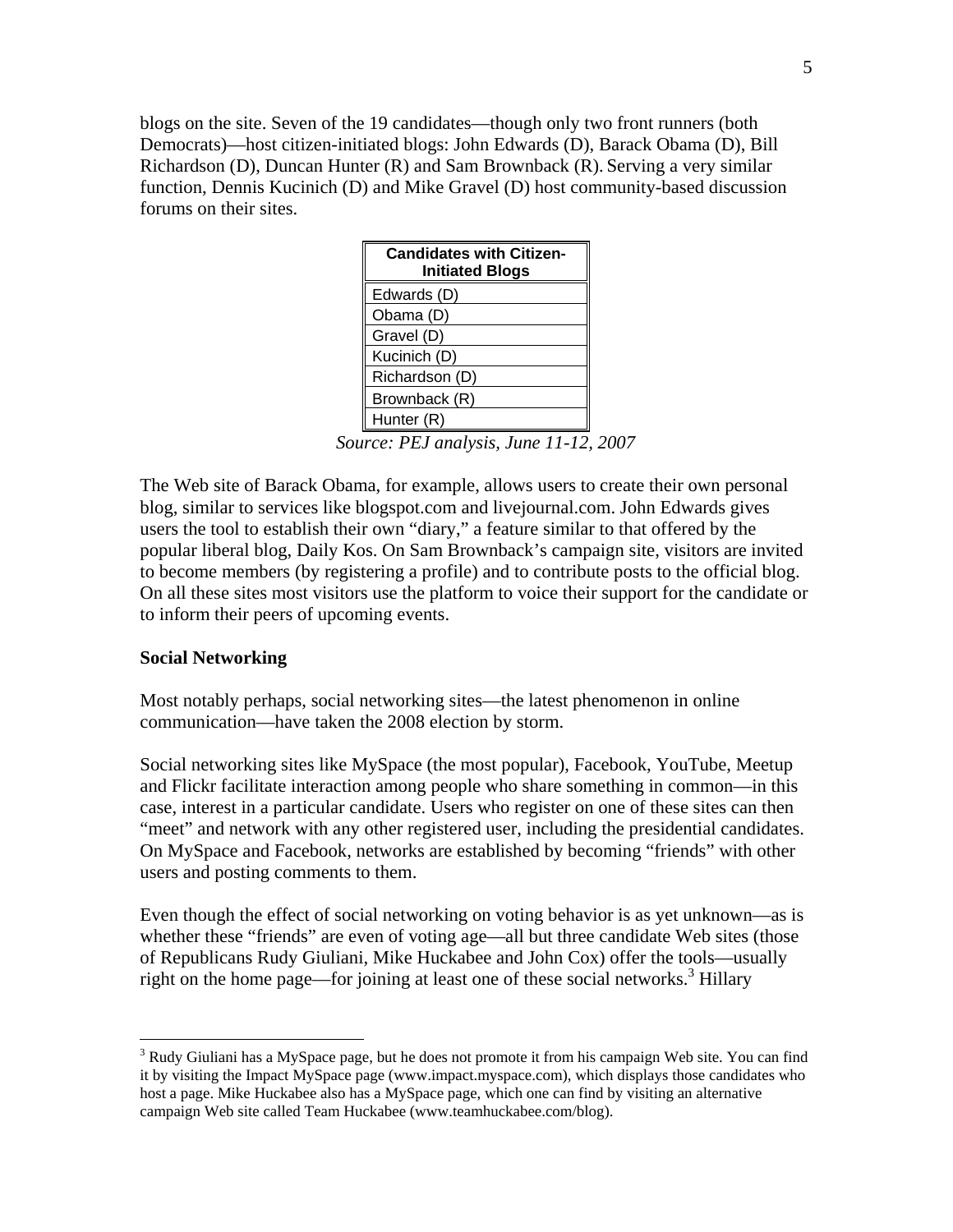Clinton even asks people to download an icon to their profile which says, "I am not only voting for Hillary, she's my friend!"

Most candidates offer links to a number of different networks, but Democrat John Edwards surpasses others in the ability to 'connect' with him. His site features 23 unique social networking sites and a full page dedicated to these networks.



To gauge the magnitude of social networking among candidates, PEJ tallied the number of "friends" each candidate had on the MySpace Impact page. The Democrats took the lead: Barack Obama had three times as many "friends" as John McCain, the leader in "friends" for the Republicans.



# **Presidential Candidates & MySpace**

*Source: MySpace Impact (http://impact.myspace.com/) on June 21, 2007* 

Presumably, social networking creates enthusiasm, drives traffic, and might translate into both fundraising and votes. In theory, it might be particularly helpful in caucus states, such as Iowa, where getting someone to actually turn out for you involves more than just going to a polling place for a few minutes to cast a quick vote.

# **Grassroots Activity**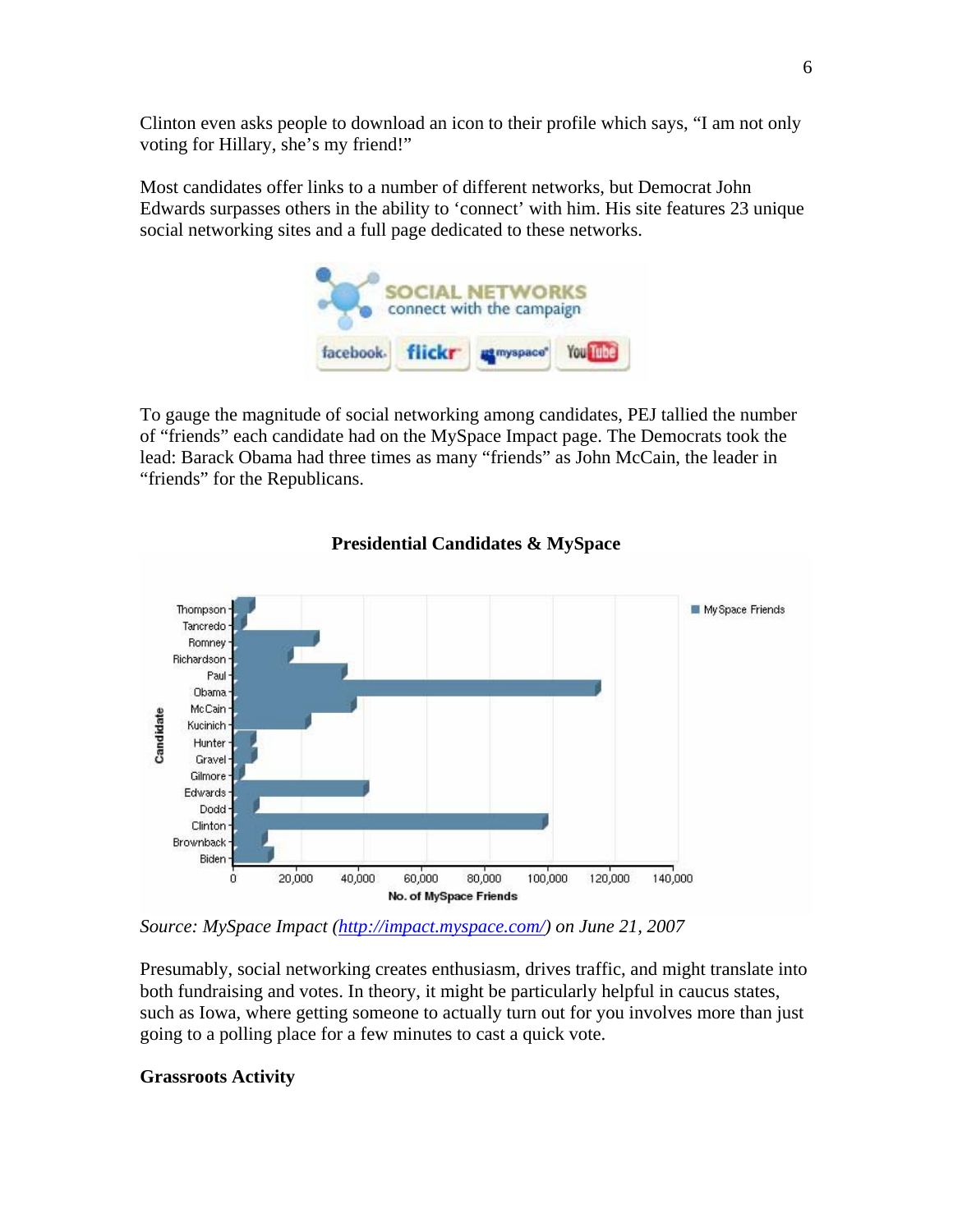What about moving beyond networking to community activity—everything from hosting fundraisers, organizing community events and learning where to register to vote—not to mention, the old standard of soliciting donations?

All 19 candidates use their Web site to solicit donations, but many go several steps further.

Eight candidates (four Republicans and four Democrats) provide supporters with tools for hosting fundraisers. Bill Richardson, for instance, allows users to create and manage their own fundraising page. Rudy Giuliani offers an email form letter that supporters can send to their friends to encourage them to donate to the campaign.

In addition to fundraising, 12 of the 19 campaign Web sites help supporters organize grassroots events such as house parties in their communities to help raise awareness and support for the candidates. Six of the eight Democrats promote such activity and five of the eleven Republicans do the same.

The least common tool, though perhaps one of the most fundamental, is information on registering to vote. Only four candidates provide this: John McCain (R), Barack Obama (D), Hillary Clinton (D) and long-shot candidate John Cox (R). Cox offers a PDF document explaining the process while Barack Obama provides a link to an external site, govote.org, where citizens can complete the registration process online and mail in their forms.

| <b>Candidate</b> | <b>Option for</b><br><b>Fundraising</b><br><b>Voter</b><br><b>Community</b><br><b>Option</b><br><b>Events</b><br>Info. |   | <b>Registration</b> |
|------------------|------------------------------------------------------------------------------------------------------------------------|---|---------------------|
| Biden (D)        | X                                                                                                                      |   |                     |
| Brownback (R)    |                                                                                                                        |   |                     |
| Clinton (D)      | X                                                                                                                      | X | X                   |
| Cox(R)           | X                                                                                                                      |   | X                   |
| Dodd (D)         |                                                                                                                        |   |                     |
| Edwards (D)      | X                                                                                                                      | X |                     |
| Gilmore (R)      | X                                                                                                                      | X |                     |
| Giuliani (R)     | X                                                                                                                      | X |                     |
| Gravel (D)       |                                                                                                                        |   |                     |
| Huckabee (R)     |                                                                                                                        |   |                     |
| Hunter (R)       | X                                                                                                                      | X |                     |
| Kucinich (D)     | X                                                                                                                      |   |                     |
| McCain (R)       | X                                                                                                                      |   | X                   |
| Obama (D)        | X                                                                                                                      | X | X                   |
| Paul (R)         |                                                                                                                        |   |                     |

# **Grassroots Activity by Candidate**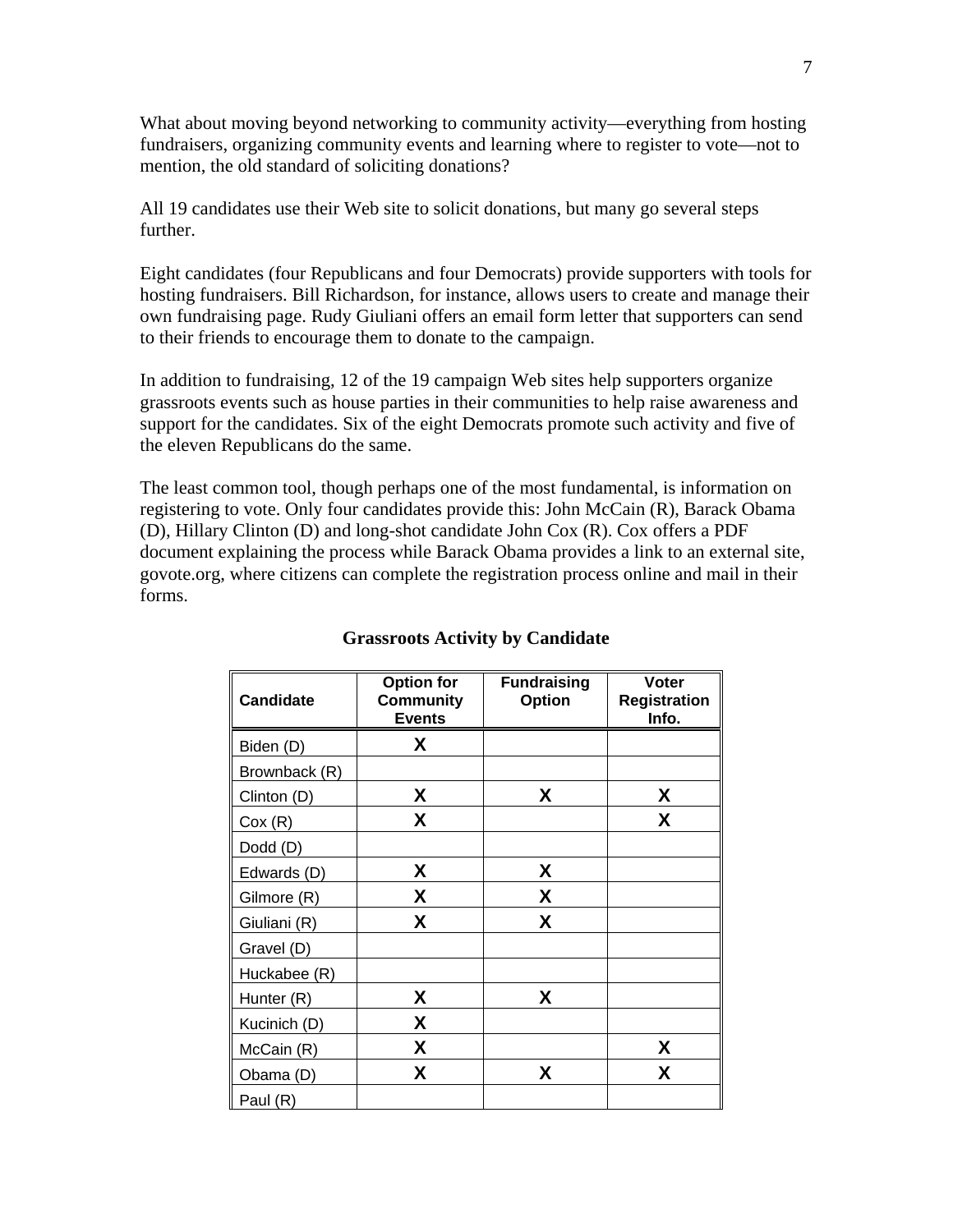| Richardson (D) |  |  |
|----------------|--|--|
| Romney (R)     |  |  |
| Tancredo (R)   |  |  |
| Thompson (R)   |  |  |

*Source: PEJ analysis, June 11-12, 2007* 

#### **Site Comparisons**

How do the different sites stack up in engagement with potential supporters? We tallied the six different features discussed above and found that Democrats, particularly top-tier ones, had the most, and Barack Obama out-paced all others.<sup>4</sup> He was the only candidate to offer all six methods we identified. Democrats Hillary Clinton, John Edwards and Bill Richardson had five out of six of these features (Clinton did not offer citizen blogs and Edwards and Richardson did not offer voter registration tools).

Republican candidates were far less likely to have participatory features, even those leading in the polls. Mitt Romney had four of the six features, John McCain had three, and Rudy Giuliani had two. Surprisingly, long-shots Duncan Hunter and Jim Gilmore scored pretty well on the scale, featuring four of the six participatory tools that PEJ identified (Hunter did not feature a campaign blog with comments while Gilmore did not offer citizens the ability to establish their own blog on the site; and neither offered tools to register to vote).



**Comparing Candidates: Engagement and Participation** 

*Source: PEJ analysis, June 11-12, 2007* 

1

# **II. CANDIDATE SITES AS INFORMATION SOURCES**

<sup>&</sup>lt;sup>4</sup> These six features include: user comments on campaign blogs, opportunity to establish citizen-initiated blogs, fundraising, community events, voter registration information and social networking sites.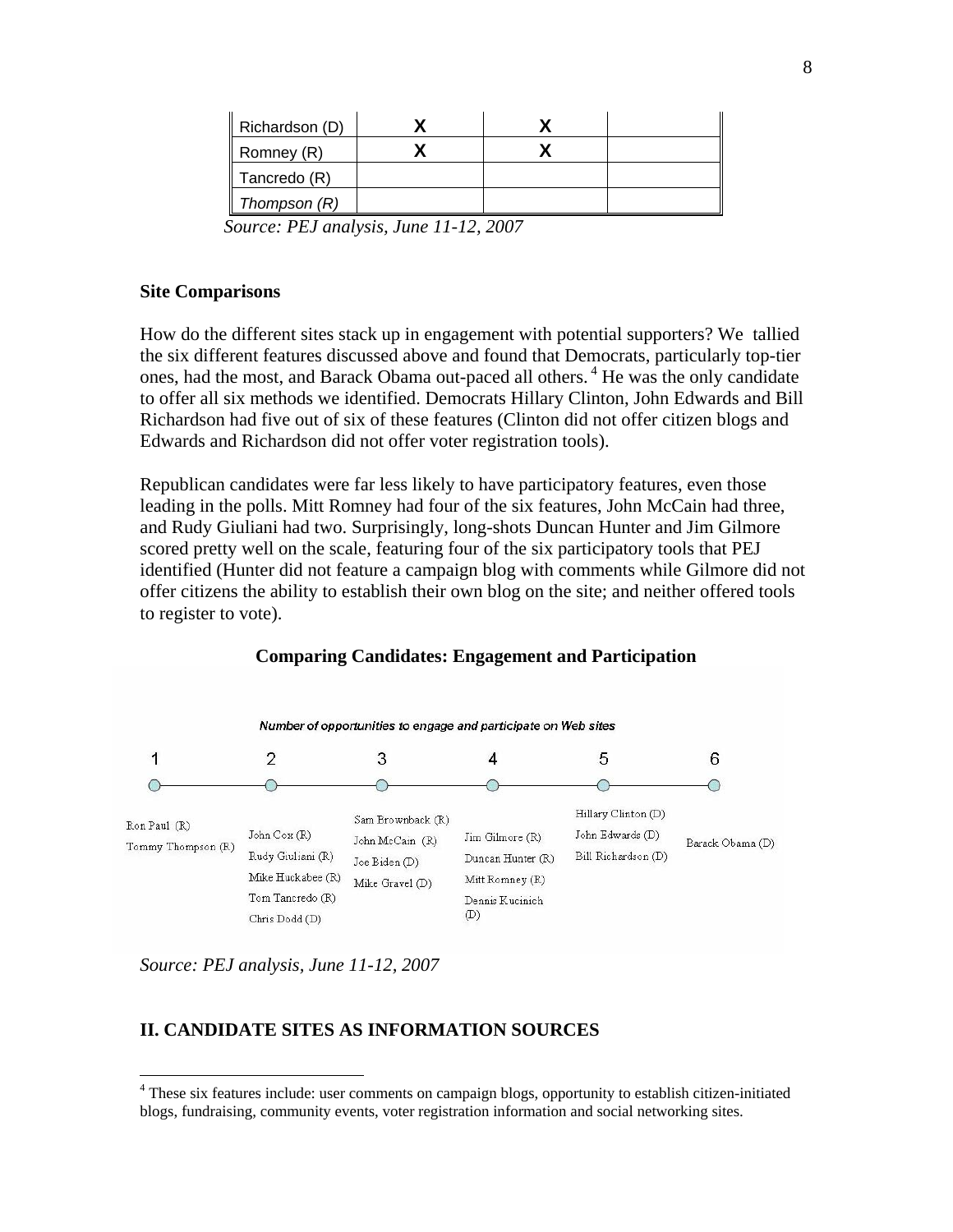To what extent are sites trying to bypass the filter of traditional media by becoming their own information outlets, controlled by the campaigns, and appealing to voters directly?

The study assessed this by examining six different elements: candidate biographies, issue pages, links to mainstream news media reports, press releases, videos and the frequency of updates. All 19 candidate Web sites offer some kind of biographical page and a dedicated section on issues. Most also offer at least one other feature, though the depth of the information and the frequency with which new content is added varies a great deal.

All told, the candidate Web sites really do serve as an information destination for the politically curious, with one important caveat. The campaign holds the editorial reins, and for that, most of the content is patently self-serving, generally highlighting the positive and ignoring the negative. Even when the candidates draw on the mainstream news for content, the selection of articles is always positive or, at most, neutral.

#### **My Biography, My Way**

The biographical sections allow the candidates to project the image of themselves they most prefer—their personal and public story about why they should be president It is not surprising then that this is one element that all 19 candidates featured prominently on their sites, as one of the first items in the main menu-bar, or, on a few lesser known candidate sites, part of the home-page content itself. If running for president is about telling a story, this is where the candidates can do that. It is also why we choose this one area to further probe for their choice of words.

What kind of stories do they tell? Other than at least some mention of spouse and family, the focus varies according to the areas each candidate wants to highlight.

New York Senator Hillary Clinton touches upon five distinct aspects of her life, from "Hillary's Story" and "Growing Up" to "Mother & Advocate," "First Lady" and "U.S. Senator." While most candidates devote a portion of their bios to their spouses, Clinton almost completely avoids mentioning her husband and former President, Bill Clinton, referring to him by name only twice in reference to their early Arkansas days together**— "**Hillary chose not to pursue offers from major law firms. Instead she followed her heart and a man named Bill Clinton to Arkansas."

Arizona Senator John McCain, offers four subsections: his "Lifetime of Service," in the Navy and the U.S. Congress, an interactive timeline, a section devoted to his wife (complete with recipes and "Cindy's Journal"), and one to his family.

New Mexico Governor Bill Richardson's biography, expanded in late May, focuses on the different phases of his public service along with one section devoted to his wife. On the other hand, Republican and former Mayor of New York City, Rudy Giuliani keeps it simple with "Rudy's Story," just one section that tells of his different skills. There is one paragraph about his current wife. Tom Tancredo (R- Colorado) and Ron Paul (R- Texas) are the only candidates who offer their voting records in their otherwise brief biographies.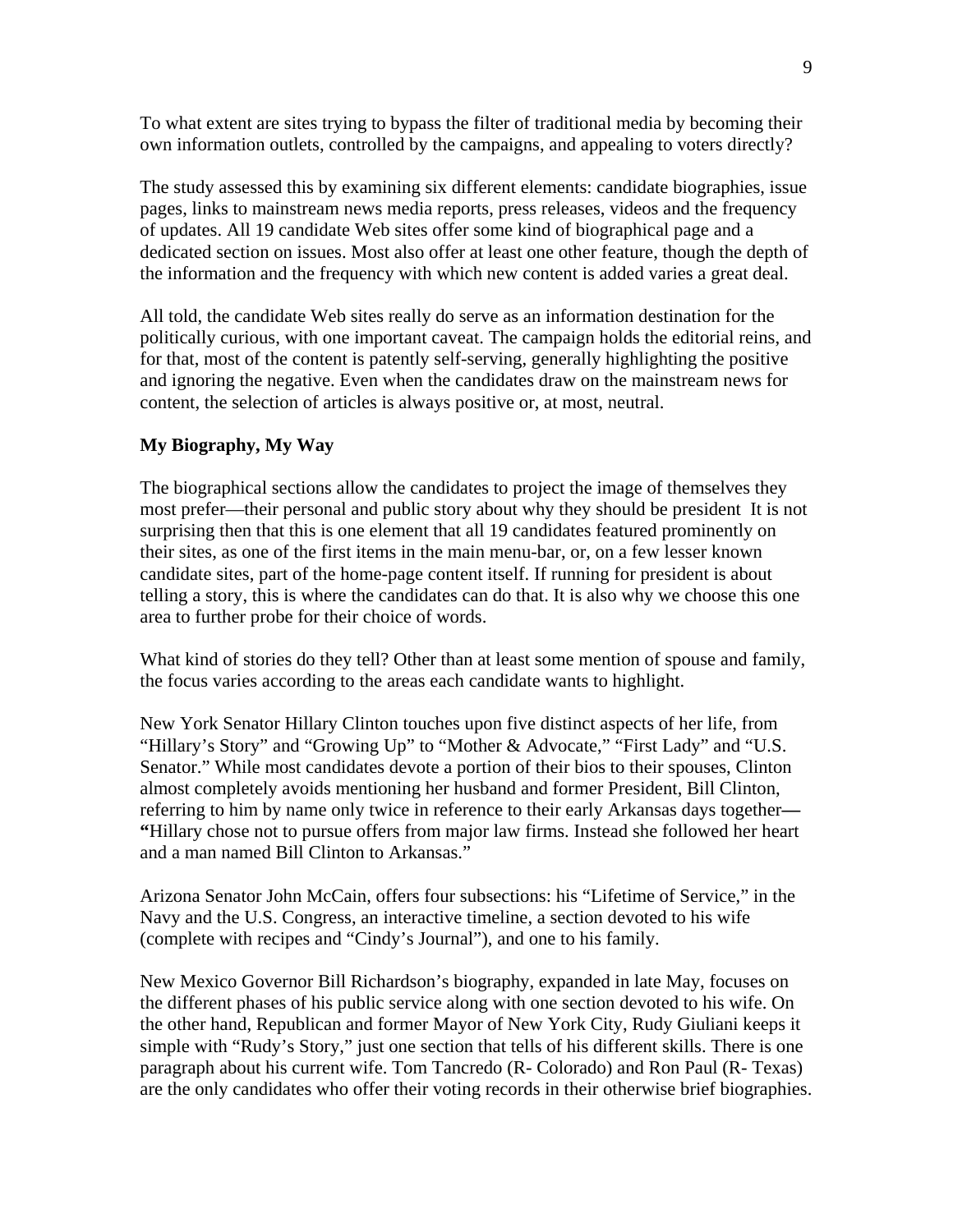Later in the report, we examine the use and avoidance of certain buzz words in campaign 2008.

### **Issues**

Issues were the only other feature common to all 19 candidate Web sites other than the biography pages—though Hillary Clinton didn't add a section outlining her positions until late May.

Issue pages are also an area that mainstream news Web sites have developed extensively in the last two election cycles—allowing users to compare candidates on an array of different issues. Here the candidate sites differ from those of news organizations. They don't compare themselves to other candidates. They promote their agenda—what he or she would do to advance education, for example, or to end the Iraq War.

Some issues are common to all candidates. All 19 candidates detail their position on Iraq, and all but one (Barack Obama) highlight a major element of domestic economic policy. Fifteen candidates discussed their position on the environment, global warming or energy policy. By this standard, the major issues as defined by the candidates are Iraq, the economy, the environment/energy policy, education, immigration, health care and abortion/family values.

|               | Iraq | Security | Health | Environ | 1550C5 at a Ulalite<br>Economy | <b>Ethics</b>      | Abortion/ | Education                 | Immigration               |
|---------------|------|----------|--------|---------|--------------------------------|--------------------|-----------|---------------------------|---------------------------|
|               |      |          | care   | &       |                                | in Gov't           | Values    |                           |                           |
|               |      |          |        |         |                                |                    |           |                           |                           |
|               |      |          |        | Energy  |                                |                    |           |                           |                           |
| Biden (D)     | X    | X        | X      | X       | X                              |                    |           | X                         |                           |
| Brownback (R) | X    | X        | X      | X       | X                              |                    | X         |                           | X                         |
| Clinton (D)   | X    |          | X      | X       | X                              | X                  |           |                           |                           |
| Cox(R)        | X    | X        | X      | X       | X                              | X                  | X         | X                         | X                         |
| Dodd (D)      | X    |          | X      | X       | X                              |                    |           | X                         |                           |
| Edwards (D)   | X    |          | X      | X       | $\pmb{\mathsf{X}}$             |                    |           |                           |                           |
| Gilmore (R)   | X    |          |        | X       | X                              |                    | X         |                           | X                         |
| Giuliani (R)  | X    |          |        |         | X                              |                    | X         | X                         |                           |
| Gravel (D)    | X    |          | X      | X       | X                              |                    | X         | X                         | X                         |
| Huckabee R)   | X    | X        | X      | X       | X                              |                    | X         | X                         | X                         |
| Hunter (R)    | X    |          |        |         | X                              |                    | X         | X                         | $\boldsymbol{\mathsf{X}}$ |
| Kucinich (D)  | X    |          | X      | X       | X                              |                    | X         | $\boldsymbol{\mathsf{X}}$ | $\boldsymbol{\mathsf{X}}$ |
| McCain (R)    | X    | X        |        | X       | X                              | X                  | X         |                           | X                         |
| Obama (D)     | X    | X        | X      | X       |                                | $\pmb{\mathsf{X}}$ |           | $\mathsf{x}$              | $\boldsymbol{\mathsf{X}}$ |
| Paul (R)      | X    |          |        |         | X                              |                    | X         |                           | $\boldsymbol{\mathsf{X}}$ |
| Richardson D) | X    |          | X      | X       | X                              |                    |           | X                         | X                         |
| Romney (R)    | X    | X        |        | X       | X                              |                    | X         | X                         | $\boldsymbol{\mathsf{X}}$ |
| Tancredo (R)  | X    | X        | X      |         | X                              |                    | X         | X                         | X                         |
| Thompson (R)  | X    |          | X      | X       | X                              |                    | χ         | X                         | X                         |

**Issues at a Glance**

*Source: PEJ research of candidate Web sites, June 21, 2007*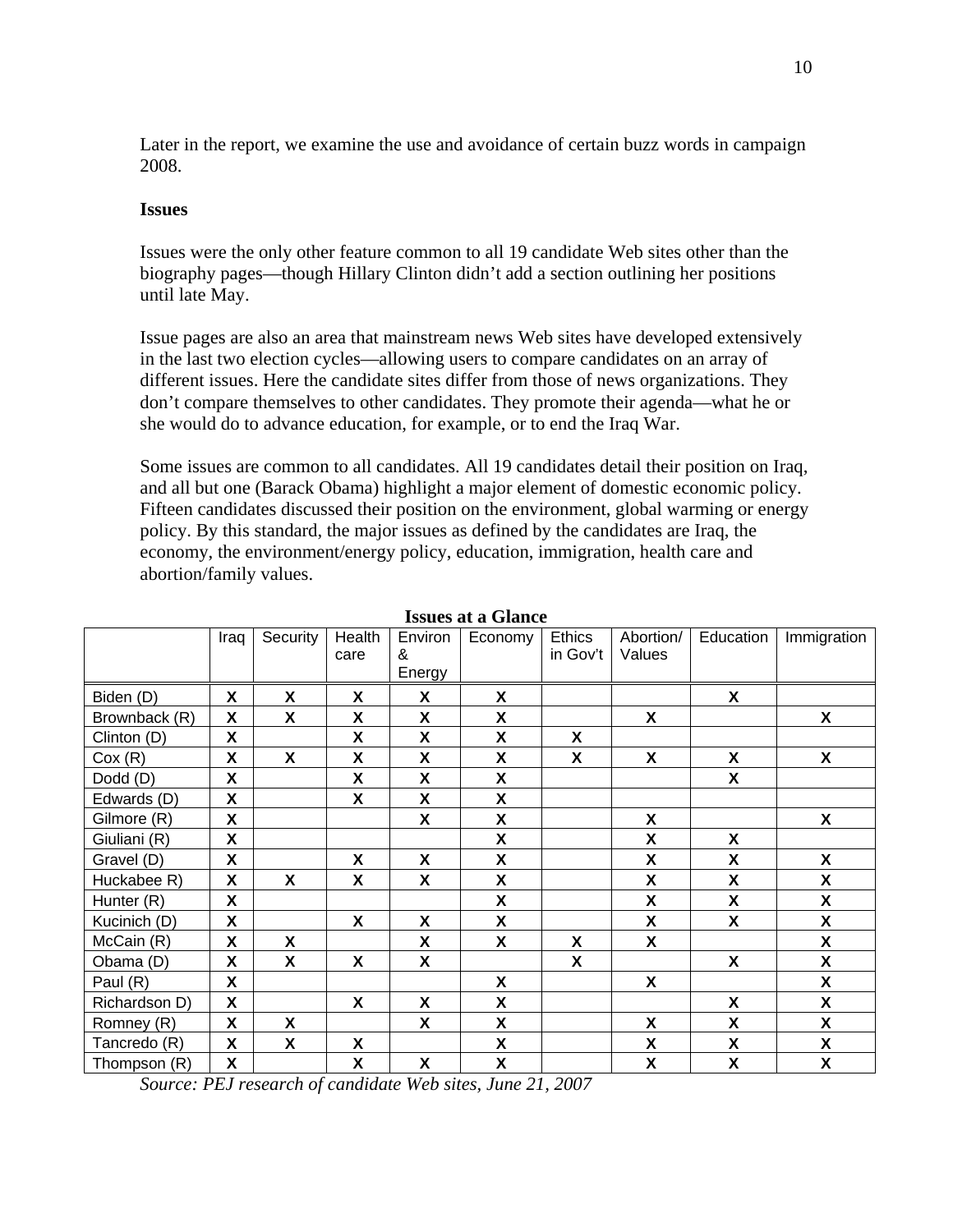Issues that are not so prevalent include government reform/ethics in Washington, international trade, women's rights, agriculture policy, judicial activism and public safety. Dennis Kucinich is the only candidate talking about animal rights and hemp.

The clearest difference among the sites lies between the top-tier candidates with the most money and name recognition and those who are lesser-known. In general, the top candidates focus on fewer issues (six to 12) and talk more in depth about them. The lower-tier candidates tend to talk about more issues, and have less to say about them.

Former Democratic Senator John Edwards, for instance, highlights just six issues, with special sections for three: health care, eliminating poverty and fighting global warming. In his section on health care, he provides a summary of his plan, a link to a document called the "Edwards Plan for Universal Health Care," which is over 3,000 words long, and links to other articles and sources for more information.

John McCain details his plan on nine issues, providing not just text, but also video and links to related speeches. He devoted the most text stating his position and plan on national security (2,203 words), and the least on his environmental position (364 words), with an average of 1,160 words across all nine issues. Each of his issue positions also has a video component to further articulate his stance.



In the 12 issues he focuses on, Barack Obama goes on the longest about his plan for affordable and universal health care, with 3,000 words on his main issues page, a 15-page PDF of the details of his plan, a plan overview, a health care Q&A and a blog specifically targeted to discussing health care policy issues.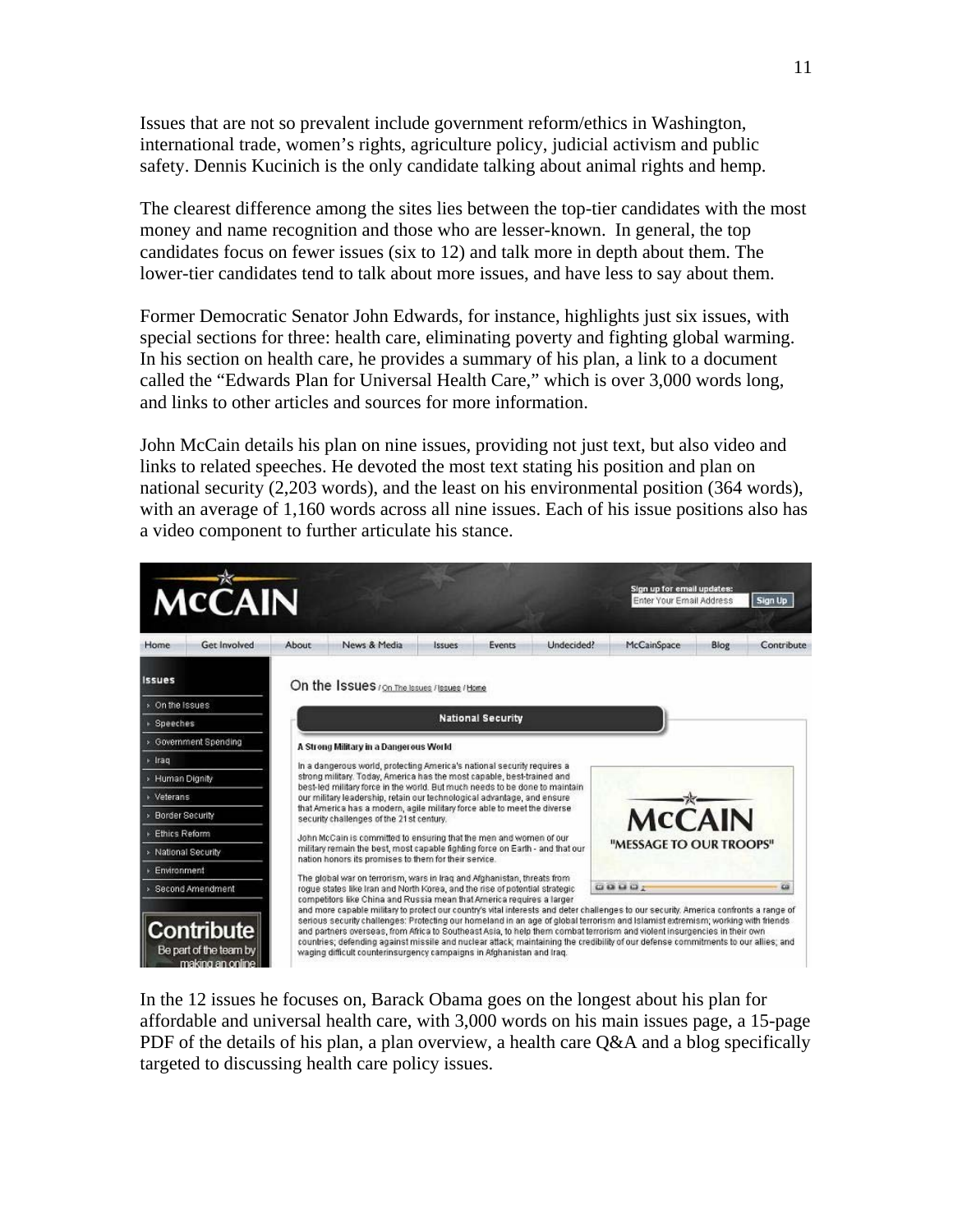Hillary Clinton, the latecomer to posting an issue section, is more abbreviated about policy. She devotes the most text (501 words) to the issue of women's rights, followed by care for veterans (449 words). Nine of the ten issues that she highlights are accompanied by Webcasts in which she talks directly to a camera or video recordings of public speeches.

Rudy Giuliani is short on the textual explanations of his ten identified issue positions, but also makes use of web video. The text of his issues all run less than 100 words (with tax cuts barely taking the lead with 92 words), but are expanded upon in video clips that are part of a speech called, "Rudy's 12 Commitments."

Of all the frontrunners, Mitt Romney goes into the least detail on the 10 issue positions that he discusses. "Defeating the Jihadists" is the issue he highlights with the most depth, at 677 words. More than half of his issue content comes from brief news article quotes, and unlike most of the other frontrunners, he has no video in this section.

Less popular candidates tend to talk about a much broader swath of issues but in minimal detail. Illinois Republican and entrepreneur John Cox mentions 18 separate policy issues, and Republican Senator Sam Brownback of Kansas and Republican congressman Tom Tancredo of Colorado talk about more than a dozen each.

It is Democratic Congressman Dennis Kucinich of Ohio, however, who overshadows them all with 10 "key" issues and a staggering 81 sub-issues.

# **The 'Newsroom'**

Candidate Web sites are not entirely trying to bypass the mainstream press. All but one of the sites (Republican Governor Mike Huckabee of Arkansas), indeed, include mainstream news media articles in their content. But here the campaigns are the editors choosing which articles to publish.

The news articles in general tend to feature the candidates' positions on issues, their event schedules and sometimes, editorial praise of their performance and potential success as a candidate for the White House.

Overall, the selected articles work to further promote the candidate. Recent news headlines on Obama's site, for example, were a July 9 article from the Sacramento Bee, "Race for '08: Obama banks on charisma, ability to motivate" and a piece from The Oskaloosa Herald on the same day, "Obama: 'People are hungry for change.'" Similarly, McCain posted the June 29, 2007 National Review piece, "McCain's courage," by U.S. Senator Tom Coburn, "McCain's Courage." And Giuliani posted a June 30 Wall Street Journal article, "Of Tax Cuts and Terror: New York's former mayor makes his case to be Reagan's heir." And for Clinton: "A Softer Hillary Emerging," from the Foster's Daily Democrat on July 7, 2007.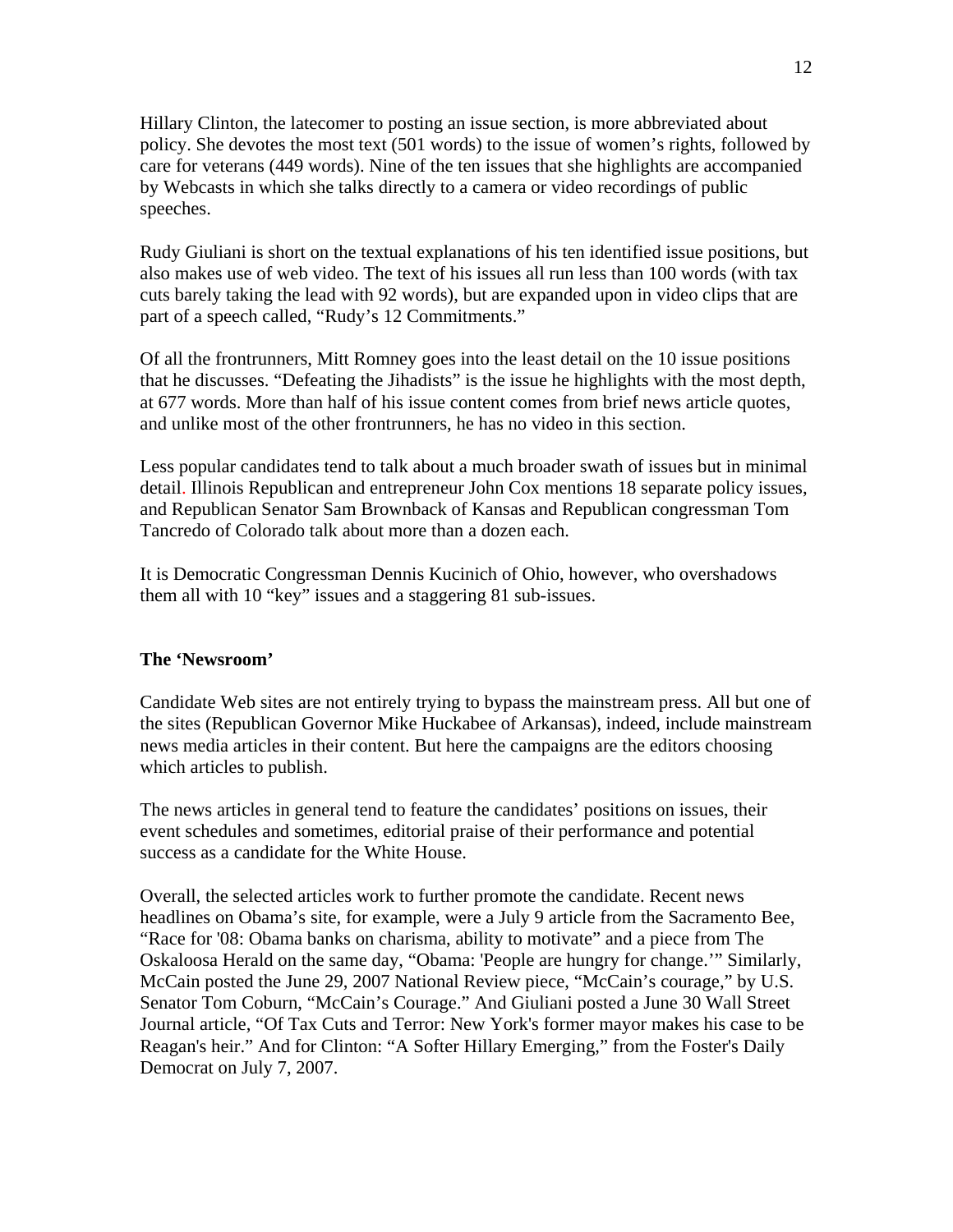Sixteen of the sites have a specific section of the Web site generally called the "Newsroom," "In the News" or simply, "Press" devoted to mainstream news articles.<sup>5</sup> The news is usually drawn from newspapers, both local and national, and includes news reports as well as editorials.

These same 16 candidate Web sites also post internally produced press releases of upcoming events or wrap-ups of recent events.

The frequency of these posts varies and is discussed in more detail below. Generally, candidates update their press releases more often, especially the top-tier candidates. McCain, Mitt Romney (R-Massachusetts), Clinton and John Edwards (D-North Carolina) all add two to three press releases on their Web sites daily.

When it came to news reports, John McCain did the most updating during the weeks monitored, with an average of four per day. Barack Obama and lesser recognized candidates Joe Biden and Jim Gilmore were the only other candidates to average at least two news stories a day.

#### **Video**

 $\overline{a}$ 

Nearly all of the candidates (17) showcase a video component on their front-page. Several of them even have branded 'channels' on their sites, where you can dig into their video archives. Such channels include: 'BarackTV' (Obama), 'MittTV' (Romney), 'TomTV' (Tancredo) and the upcoming 'DTV' (Chris Dodd).

<sup>&</sup>lt;sup>5</sup> Republican and former Virginia Governor Jim Gilmore and Republican U.S. Senator from Texas Ron Paul do not have designated places for archiving news articles featuring their candidacies, though Gilmore's site does identify a "press center" which is "coming soon," while Paul includes many mainstream news pieces on his blog.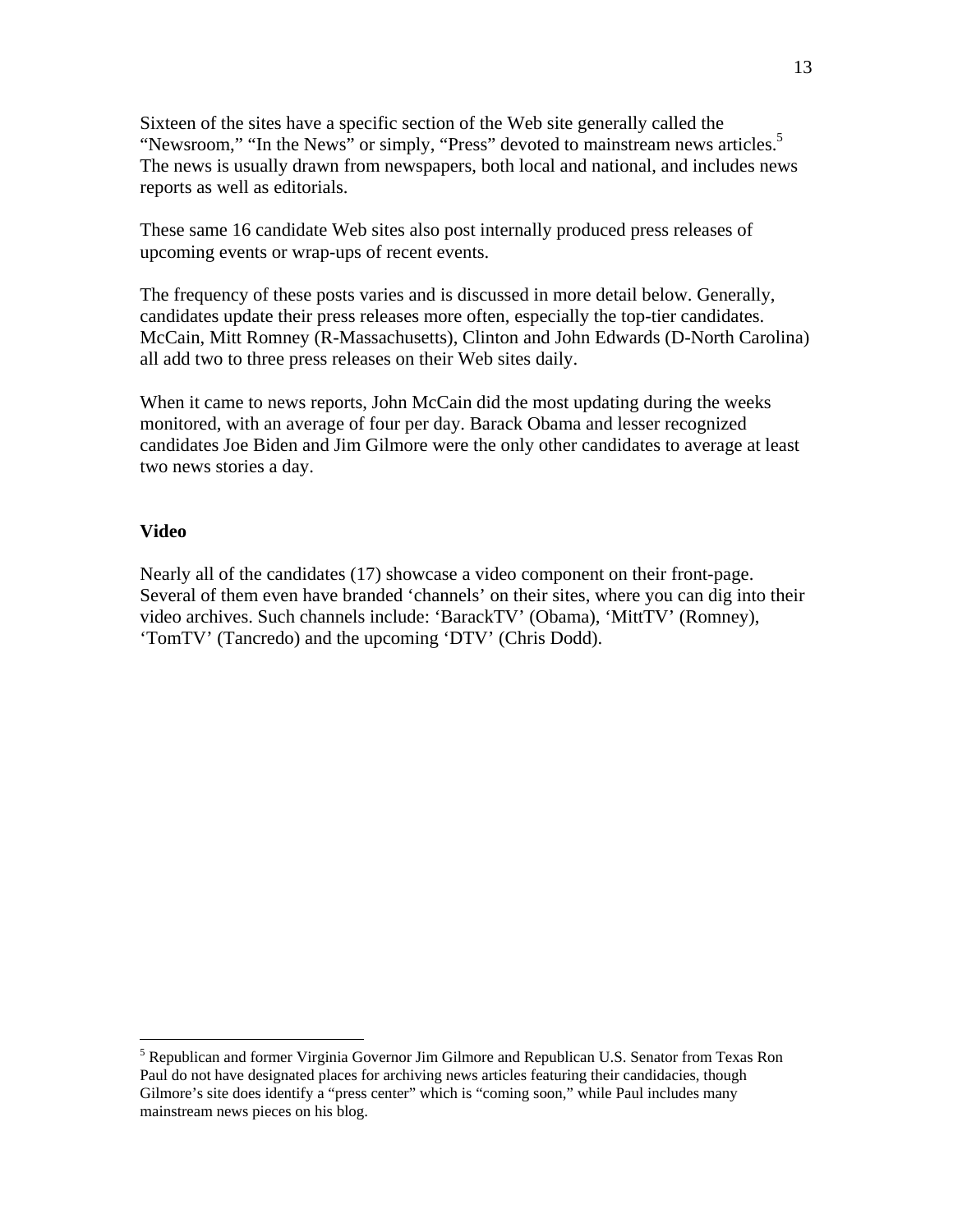

**Videos on Campaign Web sites** 

*Source: PEJ research, June 11-12, 2007 Note: Several candidates also have additional videos embedded in their blog posts, but these were not calculated in the totals here. Dodd, for instance, has more video posts on his news media page, and alerts visitors that a video channel, "DTV," is coming soon.* 

Again, it is the top-tier candidates that host the most: Mitt Romney hosts a staggering 131 videos, Barack Obama has 74, John Edwards has 70 and John McCain has 59. The exceptions to this rule were Dennis Kucinich (39 videos) and Tom Tancredo (35 videos).<sup>6</sup> Lesser-known candidates like Duncan Hunter, James Gilmore and Mike Huckabee hosted fewer than ten videos. Tommy Thompson was the only candidate with no video as of June 12, 2007.

#### **New Content**

 $\overline{a}$ 

How good are these sites at staying current, or adding new information for returning visitors?

Most new content comes from either press releases or candidate blog posts. The frequency of these posts varies a good deal day-to-day. In the first week of May 2007, for instance, John McCain posted more new content than any other candidate—an average of nine new content pieces a day while many others had less than two per day. A month later, however, Joe Biden's site was a flurry of "news"—with an average of 13 new pieces every day, followed by Tom Tancredo (10 new pieces).<sup>7</sup>

<sup>&</sup>lt;sup>6</sup> All video totals were tallied during the first week of June, and included all videos except those that were posted exclusively in blog entries.

Content pieces calculated here include mainstream news articles, press releases and blog posts.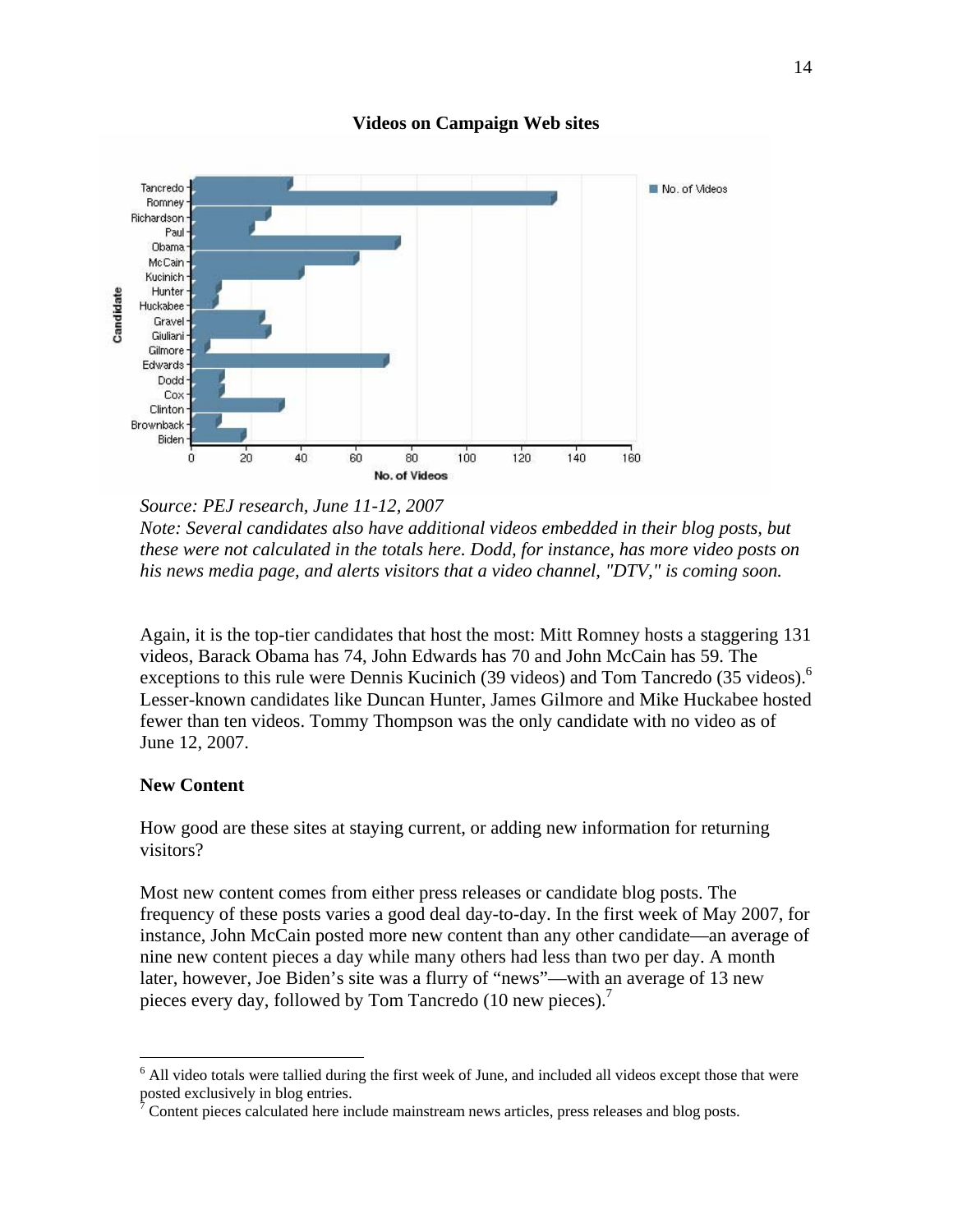Despite fluctuations, the front runners tended to update their sites more often. Barack Obama had an average of about 6 new pieces per day and John Edwards' site averaged almost 5 new pieces per day. Between May and June, Mitt Romney's average rose, increasing from four to seven new pieces of new content.

### **Spanish language translation**

In a year in which immigration reform and English as an official language are issues, and the immigrant population continues to climb, some candidates are working to involve non-English speakers in the campaigns. Four of the 19 candidates offer visitors the option to translate some parts or the entire site into Spanish. This tool seems to be a Democratic strong point. Bill Richardson, Democratic Governor of New Mexico and the only Hispanic candidate in the running offers this Spanish version, and so do two of his Democratic rivals, Hillary Clinton and Barack Obama. Mitt Romney is the sole Republican to have a Spanish language option on his Web site. $8$ 

# **III. ON-DEMAND ACCESS**

 $\overline{a}$ 

As much as Web sites are judged these days by their levels of interactivity, they are also judged by the different ways a consumer can access the information most conveniently for their lifestyle.

Here the 2008 presidential campaign Web sites seem a little further behind some national news media outlets.

We looked at six different ways that candidates provided the consumer access to their content: email updates/alerts, RSS (Real Simple Syndication) feeds, podcasts, mobile device delivery, search function and customizable content on the site.

E-mail alerts and RSS feeds are nearly universal (Duncan Hunter's lack of RSS is the only exception). Other delivery options, though, are largely absent. Just four candidates have podcast options. Content delivery to mobile devices like cell phones or PDA's (a popular feature of most major news outlets), is even harder to find. In May not a single site offered this option. By June, though, there were signs of candidates moving in this direction. Hillary Clinton and John Edwards added this option, featuring it on their home pages as a way for supporters to get campaign updates on their phones.

<sup>&</sup>lt;sup>8</sup> In our May analysis, Chris Dodd (D) offered Spanish translations of some of his site, but it was no longer available in our June analysis.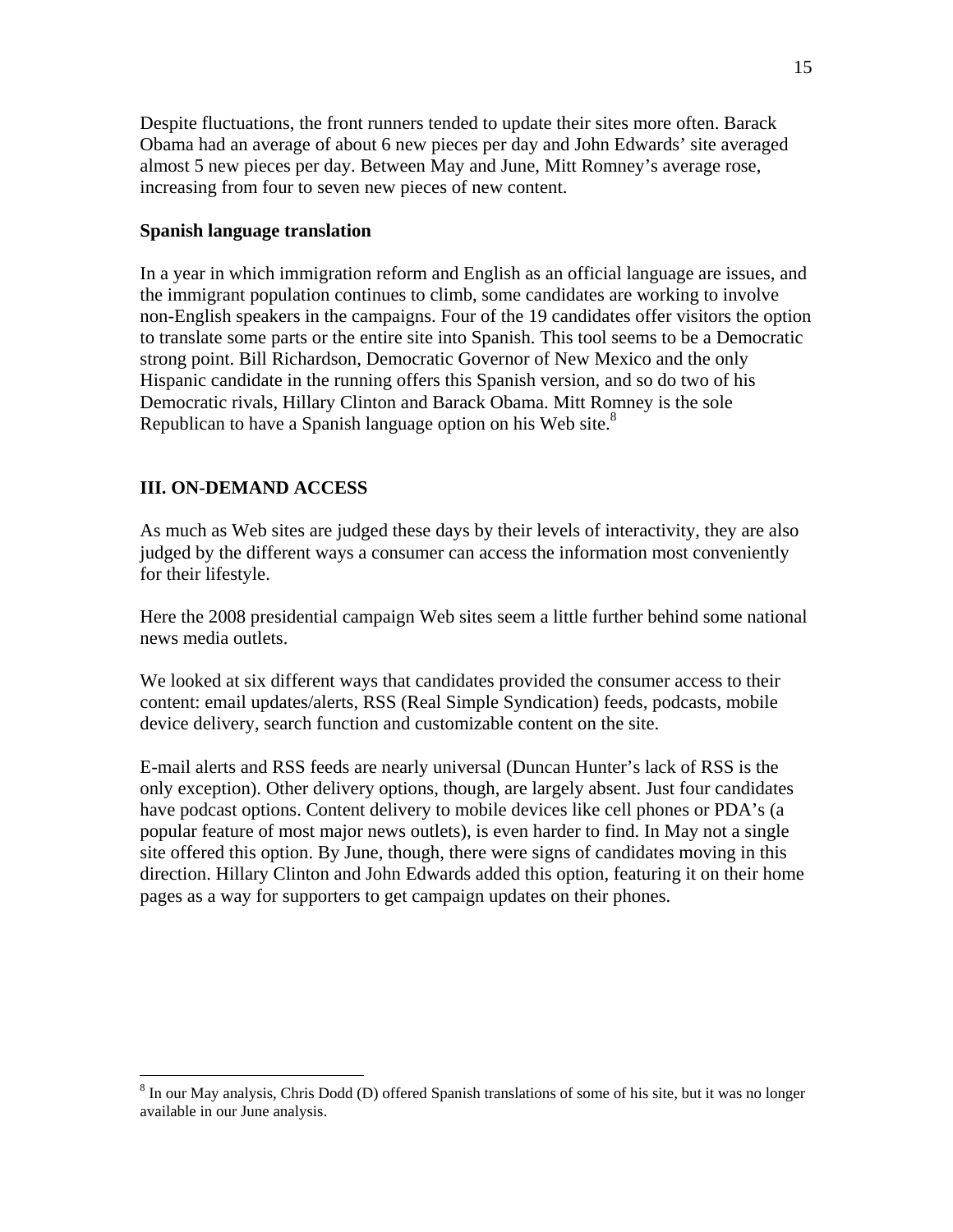| <b>Candidate</b> | <b>RSS</b> | <b>Podcasts</b> | <b>Mobile</b><br>delivery | Customiz-<br>ation |
|------------------|------------|-----------------|---------------------------|--------------------|
| <b>Biden</b>     | X          |                 |                           |                    |
| <b>Brownback</b> | X          |                 |                           | X                  |
| Clinton          | X          |                 | X                         |                    |
| Cox              | X          | X               |                           |                    |
| Dodd             | X          |                 |                           |                    |
| Edwards          | X          | X               | X                         |                    |
| Gilmore          | X          |                 |                           | Χ                  |
| Giuliani         | X          |                 |                           |                    |
| Gravel           | X          | X               |                           |                    |
| Huckabee         | X          |                 |                           |                    |
| Hunter           |            | X               |                           |                    |
| Kucinich         | X          |                 |                           |                    |
| McCain           | X          |                 |                           |                    |
| Obama            | X          |                 |                           | Χ                  |
| Paul             | X          |                 |                           |                    |
| Richardson       | X          |                 |                           | X                  |
| Romney           | Χ          |                 |                           |                    |
| Tancredo         | X          |                 |                           |                    |
| Thompson         | X          |                 |                           |                    |

**On-demand Access Options by Candidate** 

*Source: PEJ analysis, June 11-12, 2007* 

John Edwards offers the most delivery options (five of the six features). Three Democrats and two Republicans fall in the second highest category: Brownback (R), Jim Gilmore (R), Mike Gravel, (D) Barack Obama (D) and Bill Richardson (D) with four of the six features. Well over one-third, however, (eight of the 19 candidates) fall in the lowest group, without a search tool, customization or mobile delivery of content.

The following scale offers a glimpse of how the candidates stacked up in terms of how they offered access to Web site content, where one is low and six is high. Overall, the Democrats again do slightly better than the Republicans in providing their supporters with multiple means of accessing and customizing content. Democratic candidates scored an average of 3.4 while Republicans average 2.6.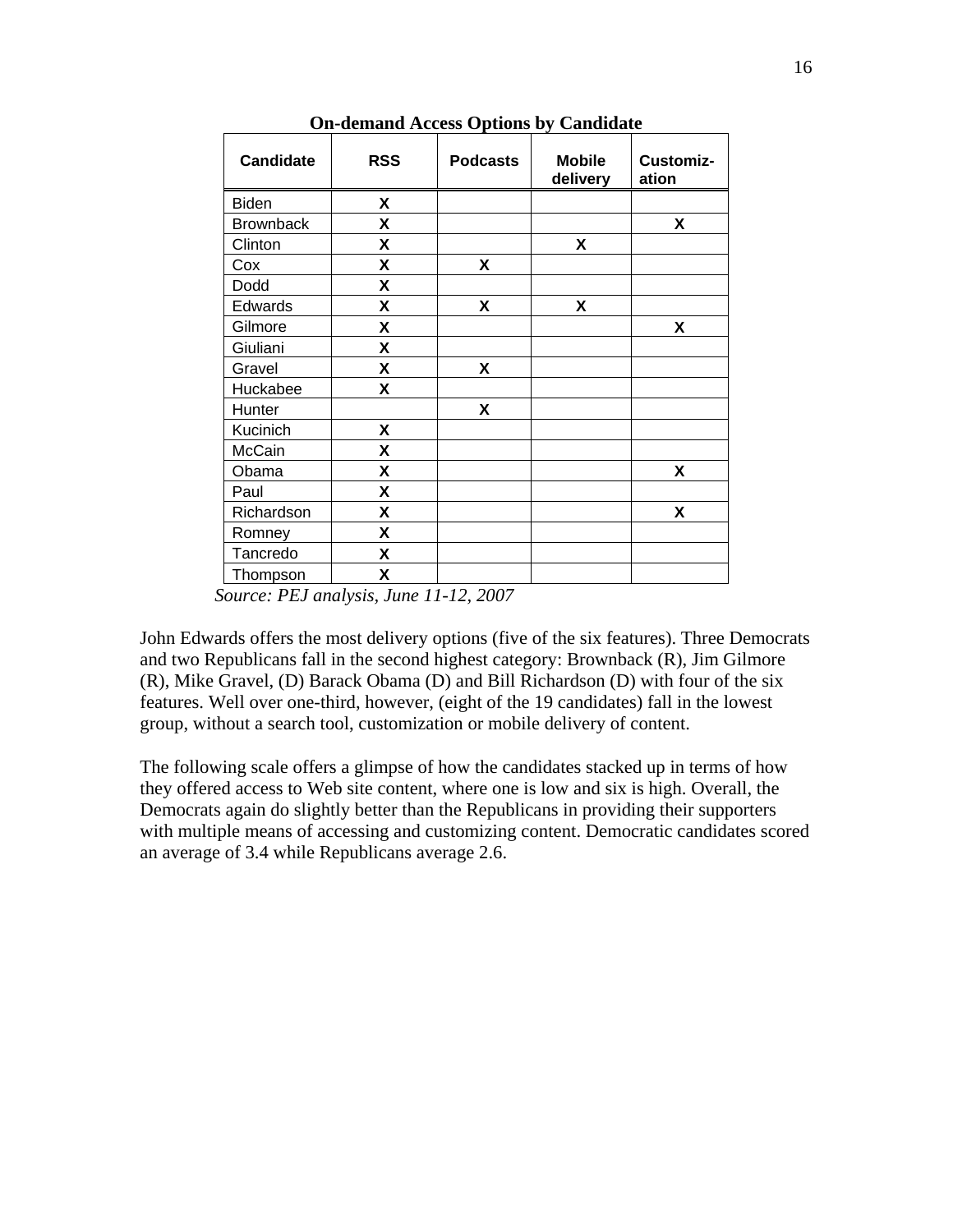# **Comparing Candidates: On-Demand Access**



Number of methods to access/customize site content

*Source: PEJ analysis, June 11-12, 2007* 

### **IV. IMAGE CONTROL**

One thing Web sites clearly promote and project is an image of the candidate that they (and their strategists) think will work best. So what are those images? What buzz words are popular this year—and which ones define which parties?

To find out, we combed through the text of the most universal section of the sites—the candidate biographies.<sup>9</sup> Some words were clear favorites, some were avoided altogether and some seemed determined by party-line preferences.

#### **The Most Frequent Words**

1

Looking across all the candidate biographies, the two most dominant themes were the nation and the family. The words 'U.S.', 'America' and 'American' appeared 171 different times in the 19 biographical sketches.<sup>10</sup> These patriotic terms are even more popular among Democratic candidates.

The words "children" and "family" are the next most popular. They appear 124 times in the 19 biographies (and one of the two terms appears in all 19 profiles).

Together, these mom and apple pie terms outpace Iraq, health care, or anything else.

<sup>&</sup>lt;sup>9</sup> All candidates also had an issue section but those varied greatly in topic, format, focus and length. <sup>10</sup> 18 candidates have the term 'U.S.', while 16 use the term 'America' and 15 of the 19 presidential hopefuls have the term 'American' in their profiles.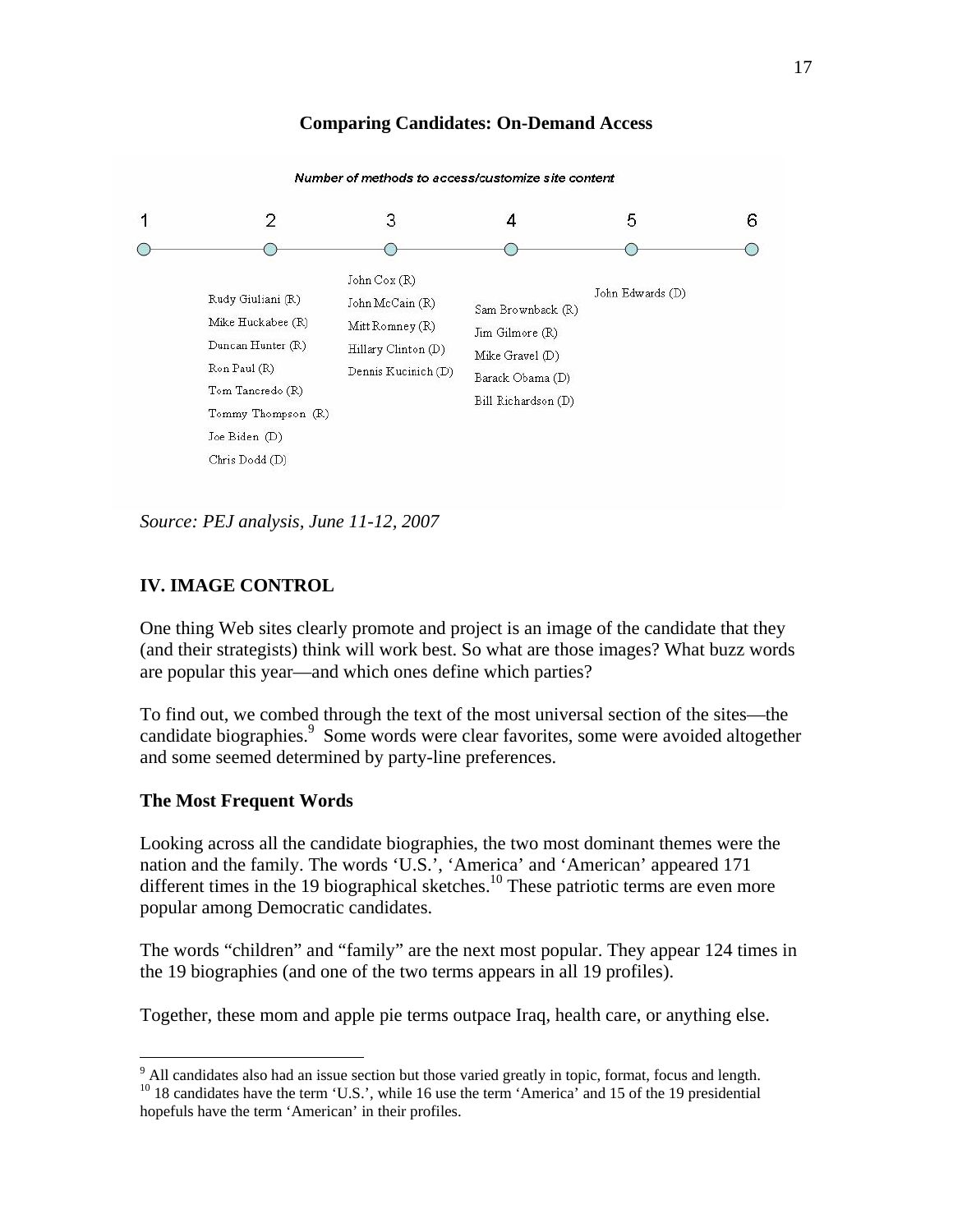| <b>Most Frequently used Words</b> |  |
|-----------------------------------|--|
| (number of times used)            |  |
| Children (66)                     |  |
| U.S. (61)                         |  |
| Family (58)                       |  |
| America (54)                      |  |
| American (49)                     |  |

The word "children", though, was the most popular single word (66 mentions). Appearing in 15 of the 19 biographies, it is a top word among both Democrats and Republicans, though it is the Democrats who focus on it most in legislative terms.<sup>11</sup>

For most candidates, mentions of children occur when they are talking about their own. But it is also often used as a way to talk about their work or allude to an issue. Mitt Romney, for example, talks of his five sons and ten grandchildren and then also of how his wife, Ann, is "dedicated to improving the welfare of children, both locally and internationally." John Edwards and his wife Elizabeth are not just parents of four children, but "passionate advocates for children and families."

# **Avoided Keywords**

 $\overline{a}$ 

And what words are not playing well this year?

The words 'God' and 'religion' were not mentioned at all. Neither was the word 'moral.' A related keyword, 'ethics,' is largely absent as well, appearing only once across all candidates. (It is used by Democrat Barack Obama, who talks of being a leader in "championing ethics reform that would root out Jack Abramoff-style corruption in Congress.")

Even the word 'faith,' which often carries a broader connotation of loyalty and trust, appears only eight times. And, the candidate who uses it most, Mitt Romney, is mostly referring to his wife's active involvement in "faith based organizations" and being a member of the "Faith and Action committee" rather than his own Mormon practices.

| <b>Absent Keywords</b> |
|------------------------|
| God                    |
| Liberal                |
| Moral                  |
| Progressive            |
| Religion               |
|                        |

 $11$  Only 4 candidates have no mention of the term 'children'. Barack Obama, the only Democrat not to use the term, refers to his family sporadically but confines mentions of his children to a sentence about his two daughters. Of the three Republicans don't use the word children—Gilmore, Giuliani and Tancredo— Gilmore and Tancredo have a brief line on their families, but no more than that.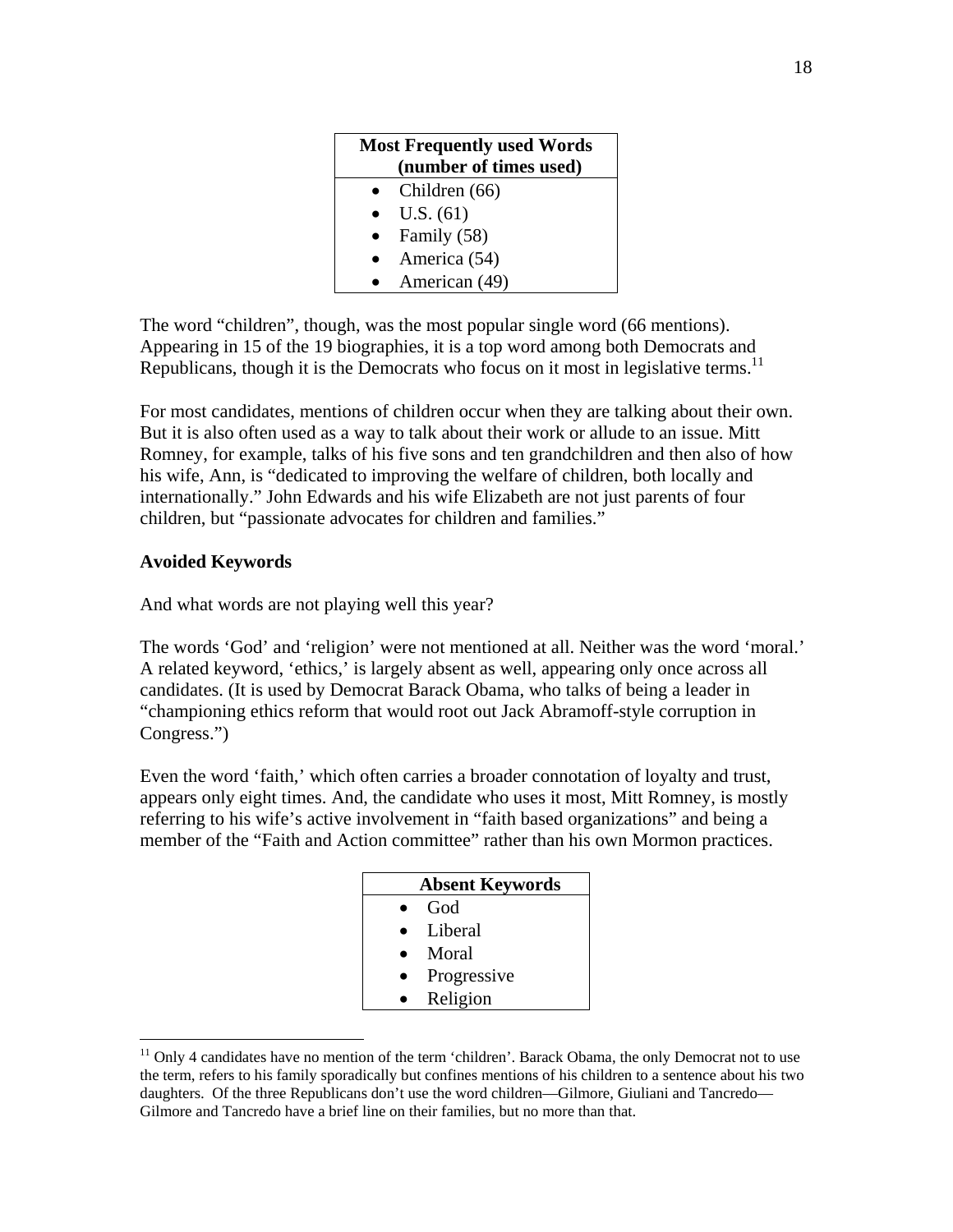The other area where candidates across the board seem hesitant to tread is in the use of ideological identifiers. Democrats have altogether avoided the terms "progressive" and "liberal" in their biographies. And Republicans have shied away from the use of the term "conservative." Indeed, the top-tier candidates—John McCain, Mitt Romney and Rudy Giuliani—avoid the term all together (it appears just eight times in the biographies of four fringe Republican candidates).

If the Web sites are any hint, in other words, this may be the campaign in which candidates are trying, at least so far in the process, to move beyond ideology or traditional party identifiers.

# **Republicans vs. Democrats**

Beyond these broad tendencies, there are clear party-line differences in the buzz words of campaign 2008. The concepts of "children" and "family" dominate the Democratic profiles, while those of the Republicans emphasize "taxes."

Among the Democratic candidates, the words children and family often occur together to emphasize both the candidates' family values and to highlight work they've done. Hilary Clinton gives the concept the most play with 28 mentions in her biography alone, most of which refer to her child-related initiatives. Indeed, her section on being a mother and advocate is full of her work for and interest in children:

"Next came Yale Law School, where Hillary focused on questions about how the law affected *children* and began her decades of work as an advocate for *children* and families. As a law student, Hillary represented foster *children* and parents in family court and worked on some of the earliest studies creating legal standards for identifying and protecting abused *children.* Following graduation, she became a staff attorney for the *Children* Defense Fund."

Later on, she also highlights her work with the Arkansas Advocates for Children and Families and her stint on the Children's Television Workshop.

But she's not the only Democrat putting forth a cause—Chris Dodd talks of being a "tireless advocate for helping children and families", while John Edwards has "dedicated his career to representing families and children…". Barack Obama talks about his specific efforts to "help working families get ahead by creating… state Earned Income Tax Credit, which in three years provided \$100 million in tax cuts."

Democrats seem to place the next biggest stress on the nation—referencing both American and America generously in their profiles. From the complexities of the American foreign policy (Biden) to a commitment to health care for every American (Clinton) and from exciting the next generation of young Americans (Kucinich) to solving the challenges of everyday Americans (Obama), Democrats are keen to stress their identity as patriots.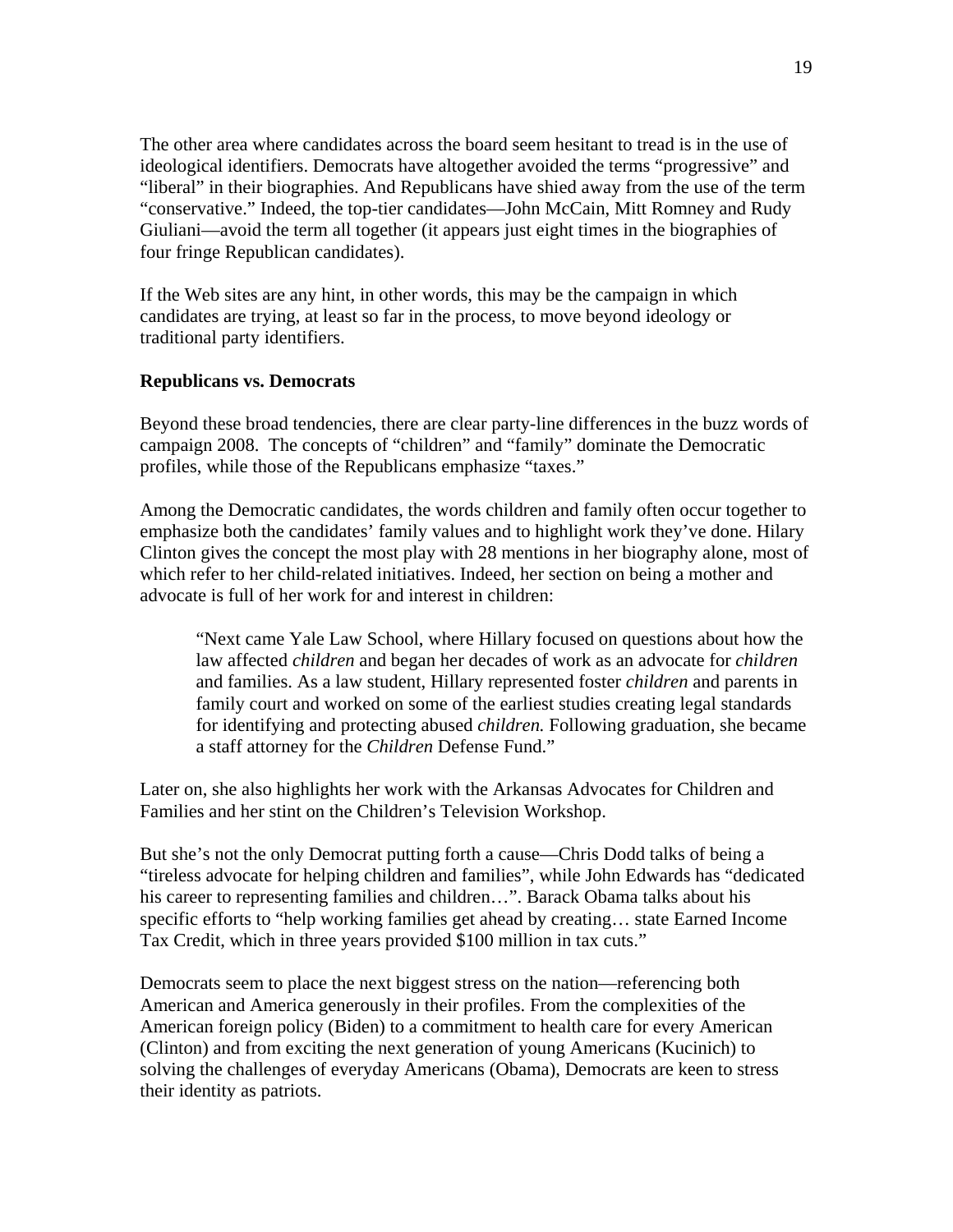Inside the Republican biographies, quite a different picture emerges.

| <b>Democrats</b>       | <b>Republicans</b>     |
|------------------------|------------------------|
| (number of times used) | (number of times used) |
| • Children $(45)$      | $\bullet$ U.S. (32)    |
| • Family $(39)$        | • Governor $(29)$      |
| • American $(38)$      | • Republican $(26)$    |
| • America $(34)$       | • Taxes $(24)$         |
| • Senator $(33)$       | • Leadership $(22)$    |

# **Top Five Words by Frequency**

There is much less focus on children and family. While eight of the eleven Republican candidates use the term, only four of them mention them in relation to any legislative work.

They do, however, also focus on patriotism. It comes up when talking of U.S. defense jobs or being a United States senator or even as James Gilmore puts it, being "the answer to the question… "Is there a strong, steady, electable, conservative Republican candidate for President of the United States?"

Republican biographies are the only ones that explicitly mention 'traditional.' They also use 'values' much more than Democrats. For example, James Gilmore talks of family values or traditional values four times in his biography alone. Mike Huckabee puts forth his vision of "American values and priorities" while Ron Paul talks of being an "unwavering advocate of pro-life and pro-family values."

The second-most frequently word on GOP sites was governor. Much like the use of senator among the Democrats, it reflects the ranks of the candidates—Jim Gilmore, Mike Huckabee and Mitt Romney were all governors of Virginia, Arkansas and Massachusetts respectively. Their constant references to themselves using the prefix or their deeds as governor add up to a total of 29 mentions.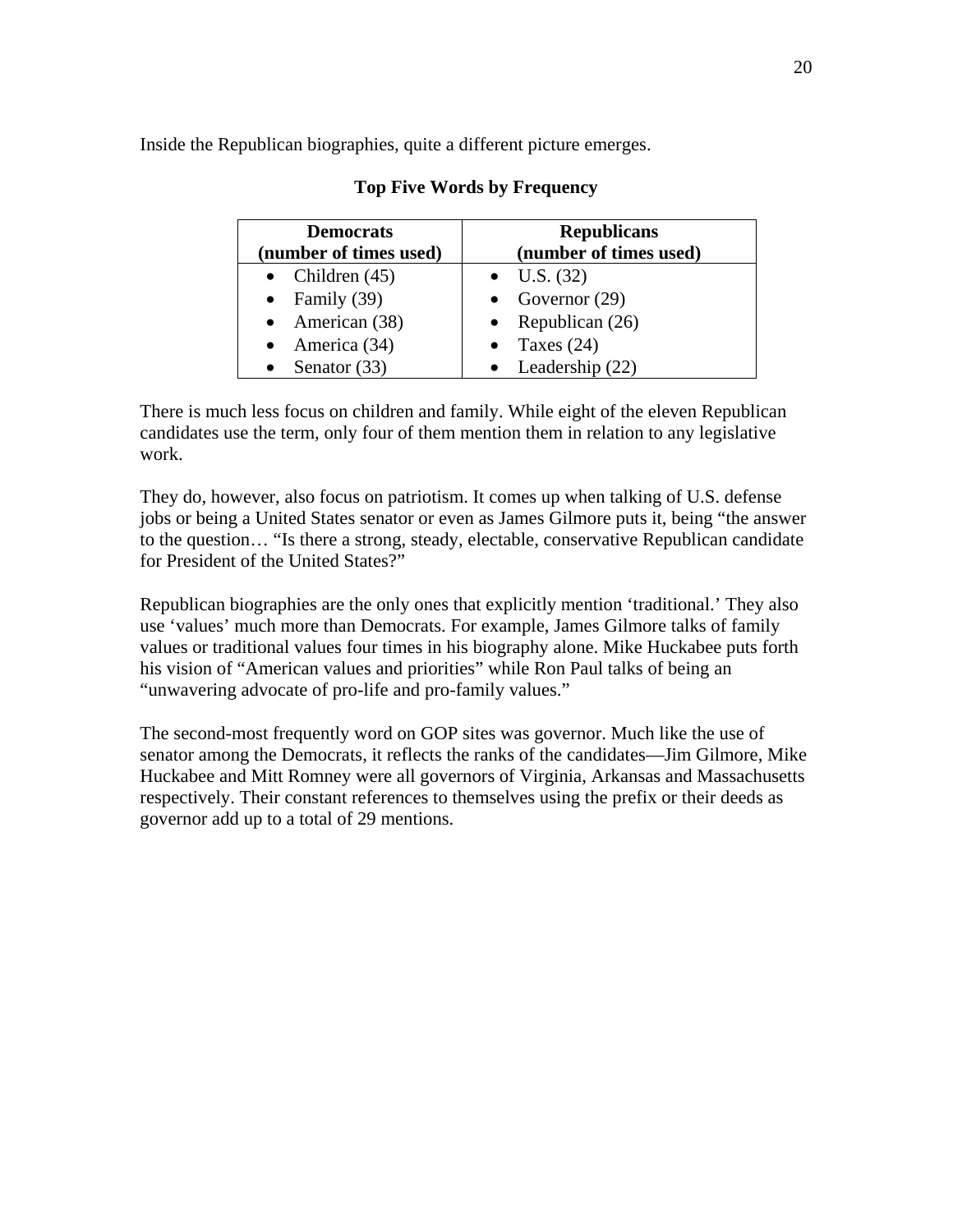

**Key Terms in Candidate Biographies** 

Unlike the Democrats (reference to their party affiliation ranks 14th place) the Republicans draw attention to their party label repeatedly. Appearing 26 times in the 11 biographies, "Republican" is their third most frequently used word.

Sam Brownback proudly cites an Economist article that calls him a "Wilberforce Republican," while Tom Tancredo calls himself a "solid pro-life, pro-gun, small government Republican." James Gilmore is less specific, but declares that he has "exactly the credentials that most Republicans are looking for in their nominee for President". Rudy Giuliani boasts of how he was the "first Republican elected Mayor of the City of New York… in which Democrats outnumbered Republicans five to one." The party-term is definitely favored over the ideological descriptive, 'conservative' which appears just 8 times, and only among long shot Republican candidates Sam Brownback, Jim Gilmore, Mike Huckabee and Tom Tancredo.

If children and family is the domestic issue Democrats refer to in their biographies, for Republicans it is taxes. GOP candidates invoke it repeatedly – making it their fourth most frequently used word – and in most cases, with promises to reduce them. Jim Gilmore, who calls tax cuts a traditional Republican principle, mentions it repeatedly, with some justification—he "signed into legislation five different tax cuts including a 70 percent cut of the infamous car tax by \$1.1 billion, the largest tax cut in Virginia history." Mike Huckabee, a self confessed fiscal conservative, also talks at length about his proposed "Property Taxpayers' Bill of Rights" and how he "cut taxes and fees over 90 during his ten and a half years as Governor."

*Source: PEJ Analysis, May 8 2007*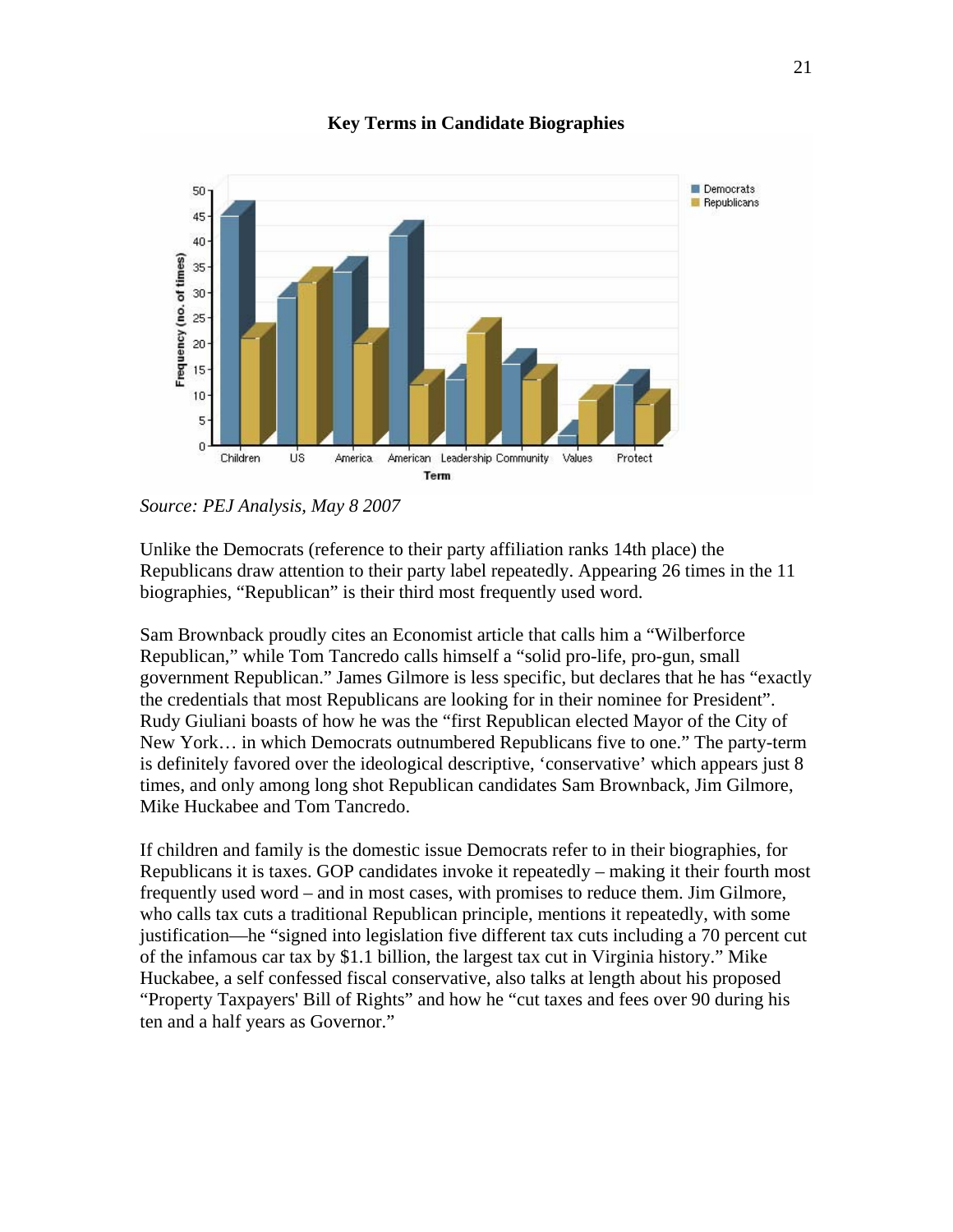

**Number of Candidates Using Certain Key Terms** 

*Source: PEJ Analysis, May 8 2007* 

# **Individual Candidates**

Beyond looking at the most frequent words of each candidate, we tried to see what, if any, was the thread among the top-tier candidates. It seems they're more alike than different.

John McCain and Hillary Clinton are similar in their emphasis on children and the nation, while Barack Obama and Mitt Romney are noteworthy in their use of the word community—both have it as the third most frequently used word in their profiles. Four of the six have the state (or city) they've worked in as a top word, stressing their local experience as a platform for their national aspirations.

| <b>Front Runner</b>    | <b>Top Word</b> | <b>Second Word</b> | <b>Third Word</b> |  |
|------------------------|-----------------|--------------------|-------------------|--|
| <b>Candidates</b>      |                 |                    |                   |  |
| <b>Hillary Clinton</b> | Children        | Family             | America           |  |
| <b>John Edwards</b>    | Elizabeth       | North Carolina     | Senator           |  |
| <b>Rudy Giuliani</b>   | Mayor           | New York           | New York City     |  |
| <b>John McCain</b>     | Cindy           | U.S.               | Children          |  |
| <b>Barack Obama</b>    | Michelle        | Chicago            | Community         |  |
| <b>Mitt Romney</b>     | Governor        | Massachusetts      | Community         |  |

*Source: PEJ Analysis, May 8, 2007* 

Three of them have their spouses' names as a top word. The doting husbands are McCain (15 mentions of Cindy), Edwards (12 mentions of Elizabeth) and Obama (11 mentions of Michelle). Both Giuliani and Romney have a separate section on their wives even though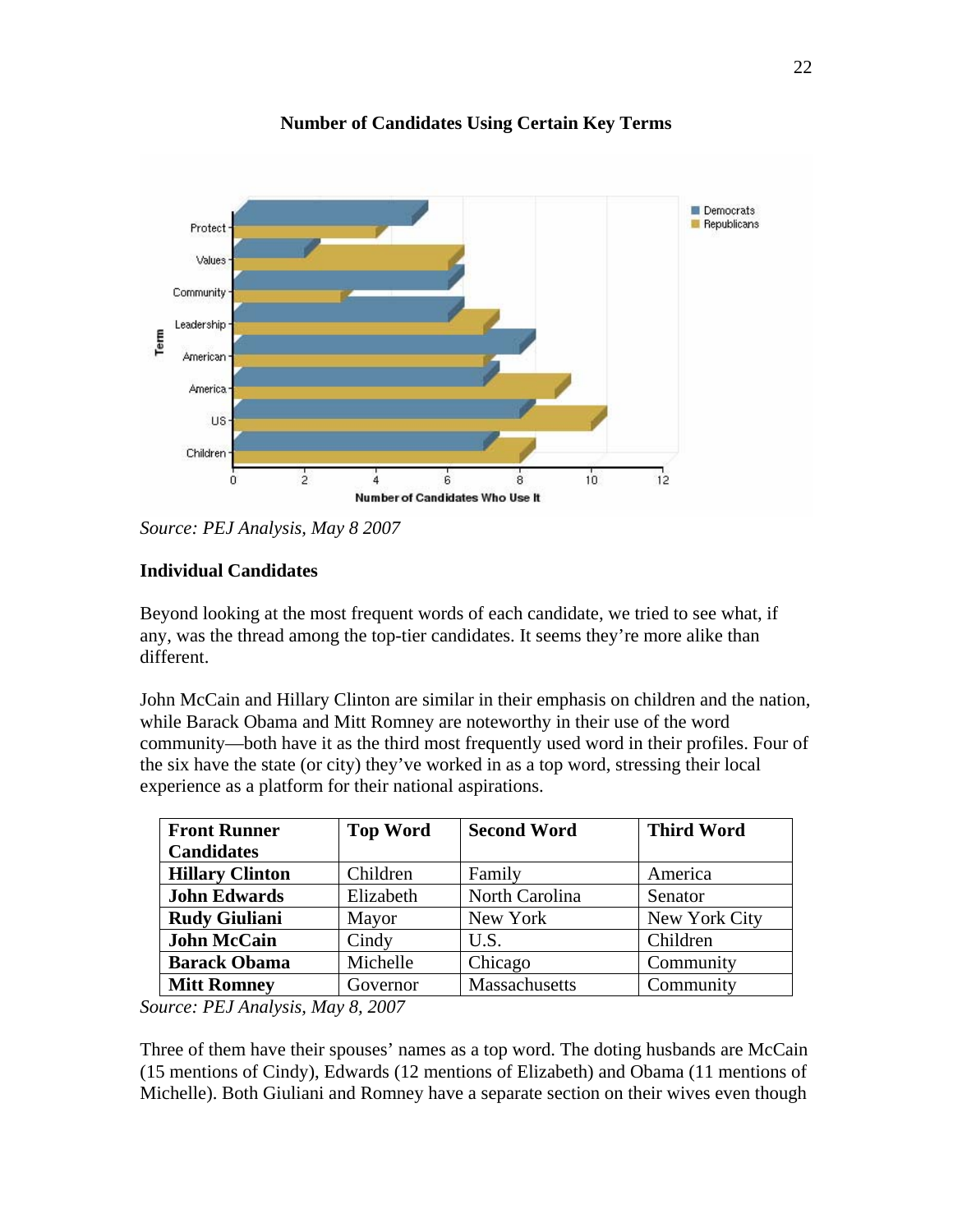they may not take their name as much, but Hillary Clinton mentions her husband just twice, buried within sentences, even despite a whole "First Lady" sub-section in her biography.

| Biographies, May 2007 |            |               |              |               |            |
|-----------------------|------------|---------------|--------------|---------------|------------|
| <b>Candidates</b>     | <b>Top</b> | 2nd           | 3rd          | 4th           | 5th        |
| (in alphabetical      | Word       | Word          | Word         | Word          | Word       |
| <i>order</i> )        |            |               |              |               |            |
| <b>Biden</b>          | American   | Crime         | America      | Women         | Against    |
| <b>Brownback</b>      | Senate     | Kansas        | President    | U.S.          | America    |
| <b>Clinton</b>        | Children   | Family        | America      | Legislation   | First      |
| $\bf{Cox}$            | Chicago    | Illinois      | Board        | Firm          | Republican |
| <b>Dodd</b>           | Senator    | American      | Legislation  | Senate        | America    |
| <b>Edwards</b>        | Elizabeth  | North         | Senator      | Country       | Law School |
|                       |            | Carolina      |              |               |            |
| <b>Gilmore</b>        | Virginia   | Republican    | Chairman     | Taxes         | Elected    |
| Giuliani              | Mayor      | New York      | New York     | Attorney      | Award      |
|                       |            |               | City         |               |            |
| <b>Gravel</b>         | U.S.       | Senator       | Democracy    | Served        | Alaska     |
| <b>Huckabee</b>       | Arkansas   | Governor      | <b>State</b> | Healthy       | Year       |
| <b>Hunter</b>         | Border     | Committee     | San Diego    | America       | Community  |
| <b>Kucinich</b>       | Cleveland  | Peace         | America      | Treaty        | U.S.       |
| <b>McCain</b>         | Cindy      | U.S.          | Children     | Senator       | Arizona    |
| Obama                 | Michelle   | Chicago       | Community    | Law           | $Father +$ |
|                       |            |               |              |               | Mother     |
| Paul                  | Never      | Voted         | Dr.          | Congressional | House      |
| <b>Richardson</b>     | Governor   | Mexico        | Energy       | Years         | Chair      |
| <b>Romney</b>         | Governor   | Massachusetts | Community    | Company       | Children   |
| <b>Tancredo</b>       | National   | Immigration   | Years        | American      | Colorado   |
| <b>Thompson</b>       | Wisconsin  | Families      | Health       | Nation        | Led        |

# **Presidential Candidates: Top 5 Words**

*Source: PEJ Analysis, May 8, 2007*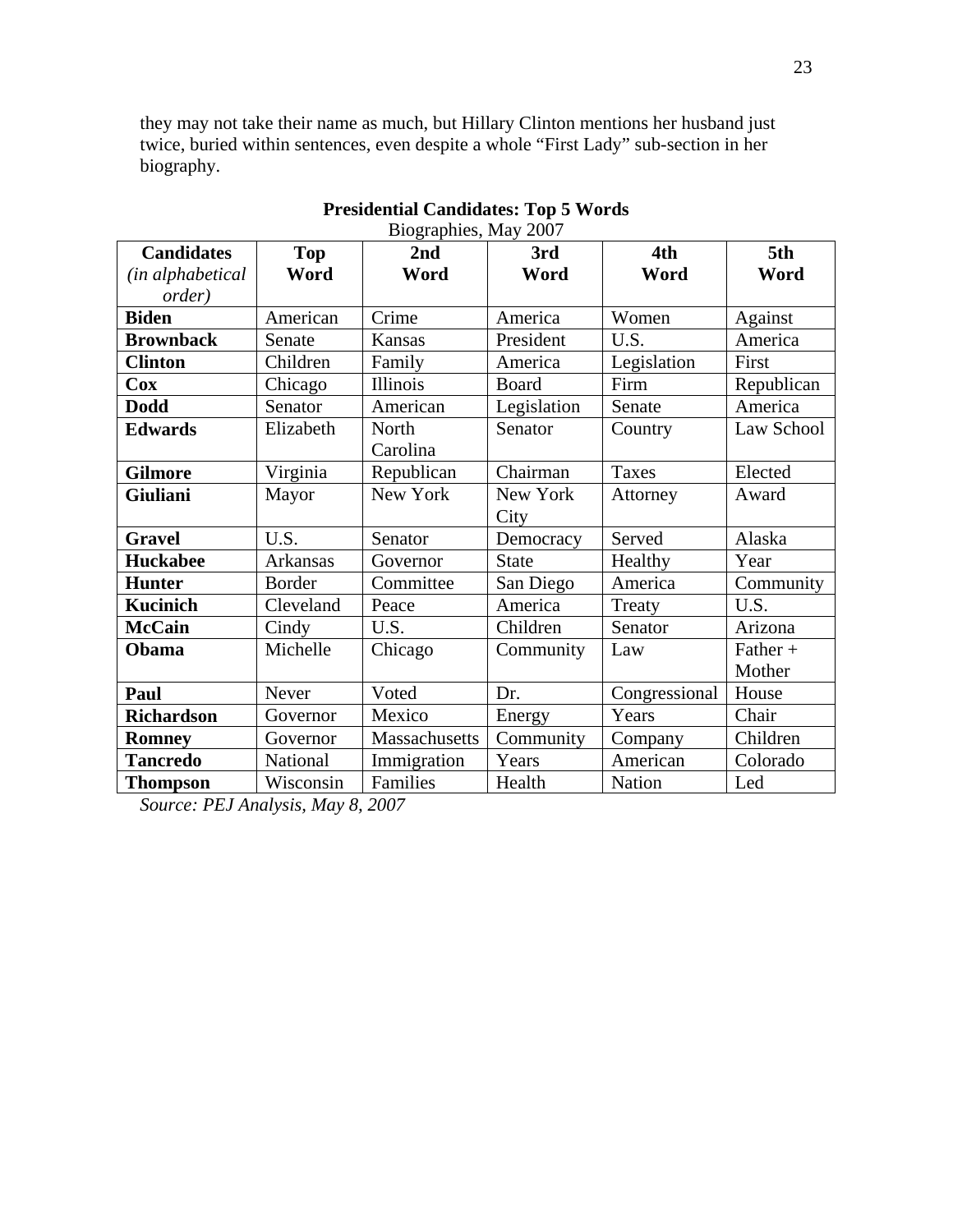### **V. THE CANDIDATES—SITE PROFILES**

**Joseph Biden,**  *Senator, Delaware, Democrat*  www.joebiden.com



Joe Biden's red, white and blue home page is dominated by news and a series of slide shows as well as opportunities to make financial contributions. There are four different opportunities just on the homepage, one of which is an attention-grabbing red button placed in the middle right hand side. His campaign blog is frequently updated with an an average of six new posts a day.

#### **Sam Brownback**  *Senator, Kansas, Republican*

www.brownback.com/s



Beneath the words "Principled, Conservative, Republican," Sam Brownback's Web site is heavier on text than most, and in some ways less technologically refined. A large banner dominates the home page, declaring grandly, "Brownback President 2008," with an American flag in the background. The home page uses 'tabs,' each of which is essentially a long list of content pieces like news articles, blog posts and issues. The Web site also prominently promotes his book, "From Power to Purpose."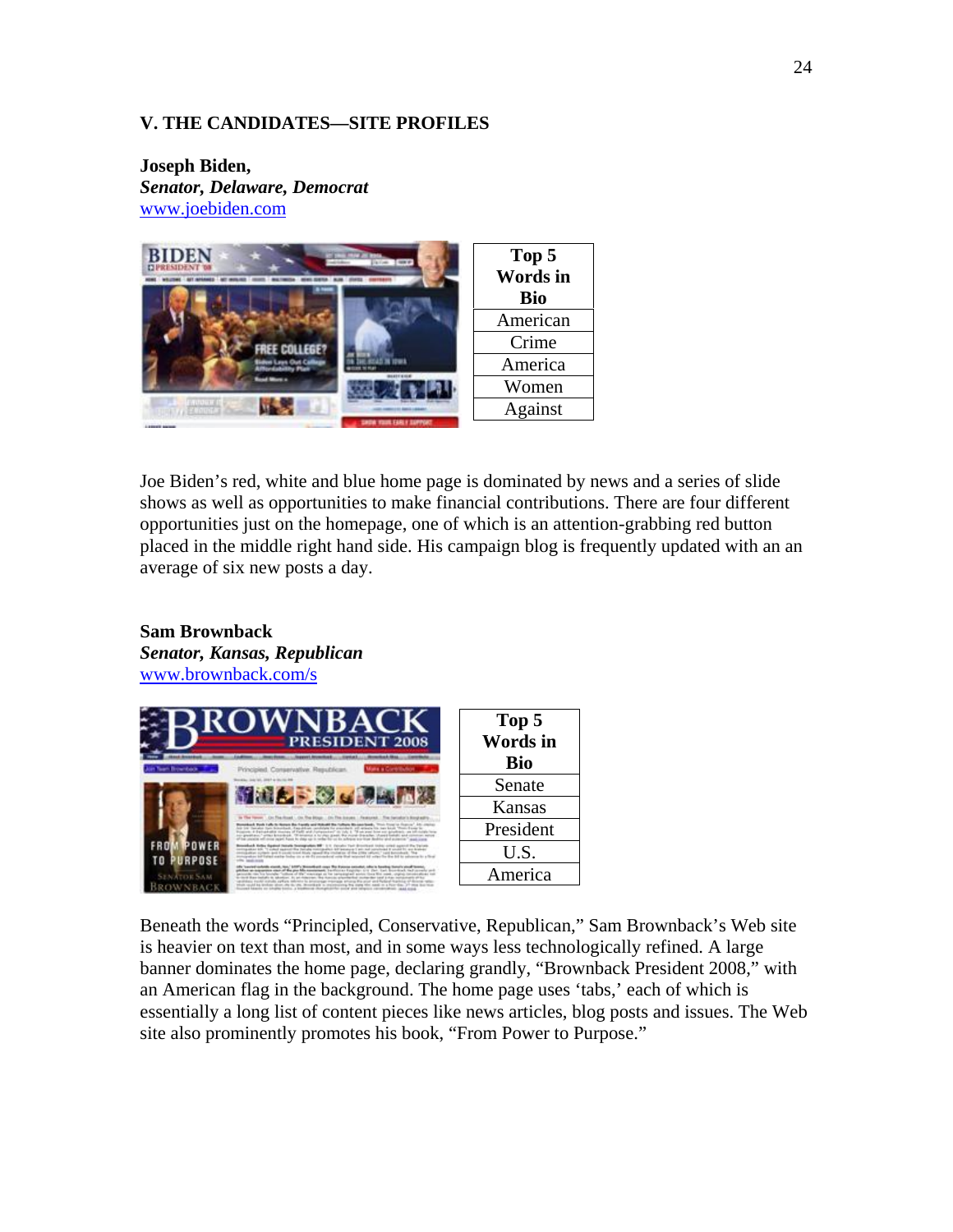# **Hillary Clinton**  *Senator, New York, Democrat*  www.hillaryclinton.com



| <b>Top 5 Words in Bio</b> |
|---------------------------|
| Children                  |
| Family                    |
| American                  |
| Legislation               |
| First                     |

Well organized, tech-savvy and active, the first thing one might notice about this site is that the candidate is called Hillary—the word Clinton is absent. There are "8 Things You Can Do," from "Join Team Hillary (i.e. sign up for emails and give personal information), to "Be A Hillraiser" (i.e. fundraiser), "Join/Start a Group (social networking) to "Start a Blog." Also featured are videos, her blog and the latest news, (the site averages three new pieces of content daily). Much of the content speaks to her take on issues—even though she was the only candidate with no dedicated issue section until late May 2007.

### **John Cox**  *Illinois Republican*  www.cox2008.com



| Top 5 Words in Bio |
|--------------------|
| Chicago            |
| Illinois           |
| Board              |
| Firm               |
| Republican         |
|                    |

As someone who was left out of all the Presidential debates by cable news channels, much of the focus of John Cox's Web site is to establish first, his identity and second, his credibility. A picture of him dominates the upper half of the home page, followed by a video of a television interview in New Hampshire headlined, "The Man Who Wasn't There: Candidate for President." Overall, the Web site remains pretty static day-to-day with only infrequent updates. Cox is also one of only two candidates who do not participate in the world of social networking.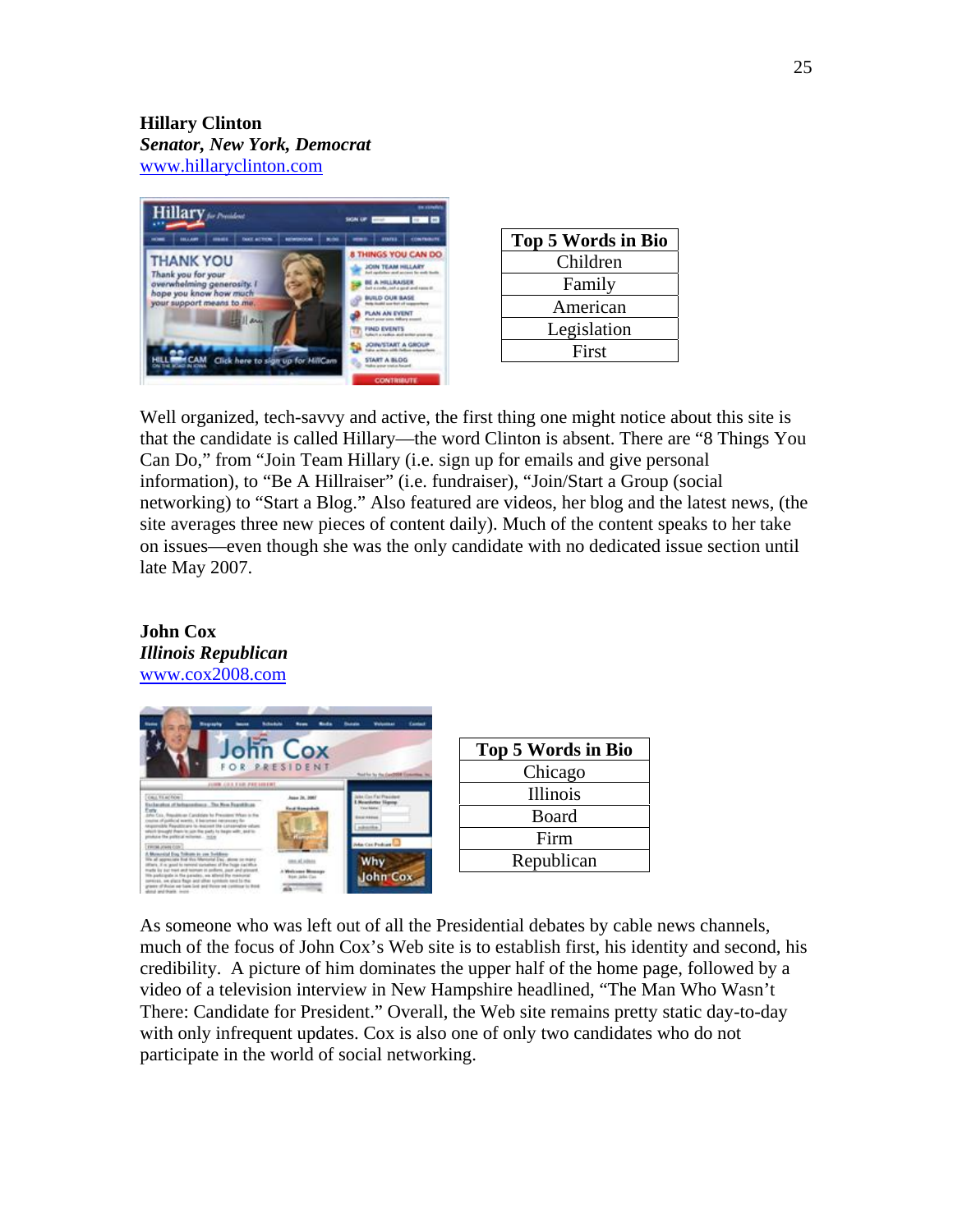# **Chris Dodd**  *Senator, Connecticut, Democrat*

www.chrisdodd.com



| <b>Top 5 Words in Bio</b> |
|---------------------------|
| Senator                   |
| American                  |
| Legislation               |
| Senate                    |
| America                   |
|                           |

In May, Chris Dodd's campaign Web site seemed technologically undernourished. By the end of the month, his campaign must have come to the same conclusion. In a late May redesign, his blog became much more active (going from an average of less than one post a day to over three), he added video and became more active on the social networking circuit. It now emphasizes video and how to join the "Dodd Squad." With the redesign, however, the site, done in the most typical red, white and blue, also dropped some features, including Spanish language translation of content.

# **John Edwards**

*Former Senator, North Carolina, Democrat*  www.johnedwards.com



| Top 5 Words in Bio |
|--------------------|
| Elizabeth          |
| North Carolina     |
| Senator            |
| Country            |
| Law School         |

The continuously revolving slideshow that dominates John Edward's home page gives the site a very active feel from the start. The action continues with a vast "Multimedia" section including video, audio, podcasts, photos and more as well as a "Take Action" menu item with 13 separate ways to get involved and links to 23 social networks sites. The site also stands out for forgoing the usual red, white and blue pattern. Here, the national colors are combined with yellows and greens.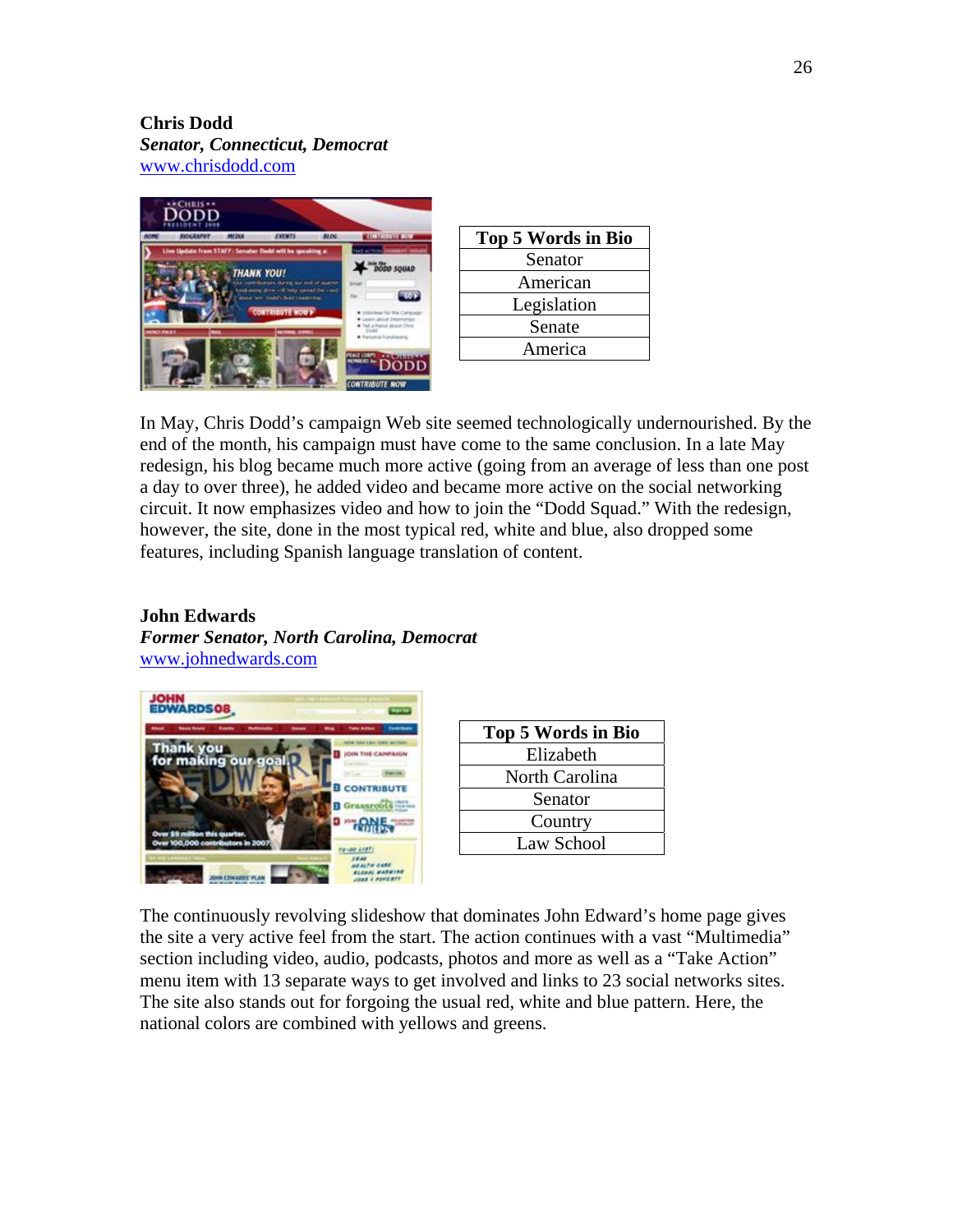# **Jim Gilmore**  *Former Governor, Virginia, Republican*  www.gilmoreforpresident.com



| Top 5 Words in Bio |
|--------------------|
| Virginia           |
| Republican         |
| Chairman           |
| Taxes              |
| Elected            |

Jim Gilmore's Web site lacks some of the sophistication that defines the Web sites of the leaders in the polls. Users are immediately greeted by a video introducing the candidate seated at a desk, "I'm Jim Gilmore, former governor of Virginia…." He updated the site in early June to add more interactive and customizable features like offering users the chance to create their own blogs, joining and creating online community groups and fundraising. But overall, the site is primarily comprised of more traditional text features like news and blog post headlines.

# **Rudy Giuliani**

*Former Mayor, New York City, Republican*  www.joinrudy2008.com



JoinRudy2008 is direct and to-the-point. Easy to navigate, a large lead content piece usually features a video screen-shot with a picture of "Rudy" (the last name isn't promoted) displayed prominently. There are many ways users can get involved in the campaign, though interaction through the Web site is less of an emphasis. The site does not promote his MySpace page and doesn't allow users to participate in the exchange on his blog. But uniquely it does encourage supporters to call in to talk radio stations and he even offers a database of local station contacts. Users can also sign up for a "live feed" of recent campaign news, press releases and blog posts. The site also brands all content pieces with icons that identify the content type (for example, a heart to volunteer and an envelope to raise money) and a store where you can buy 'Rudy Gear'.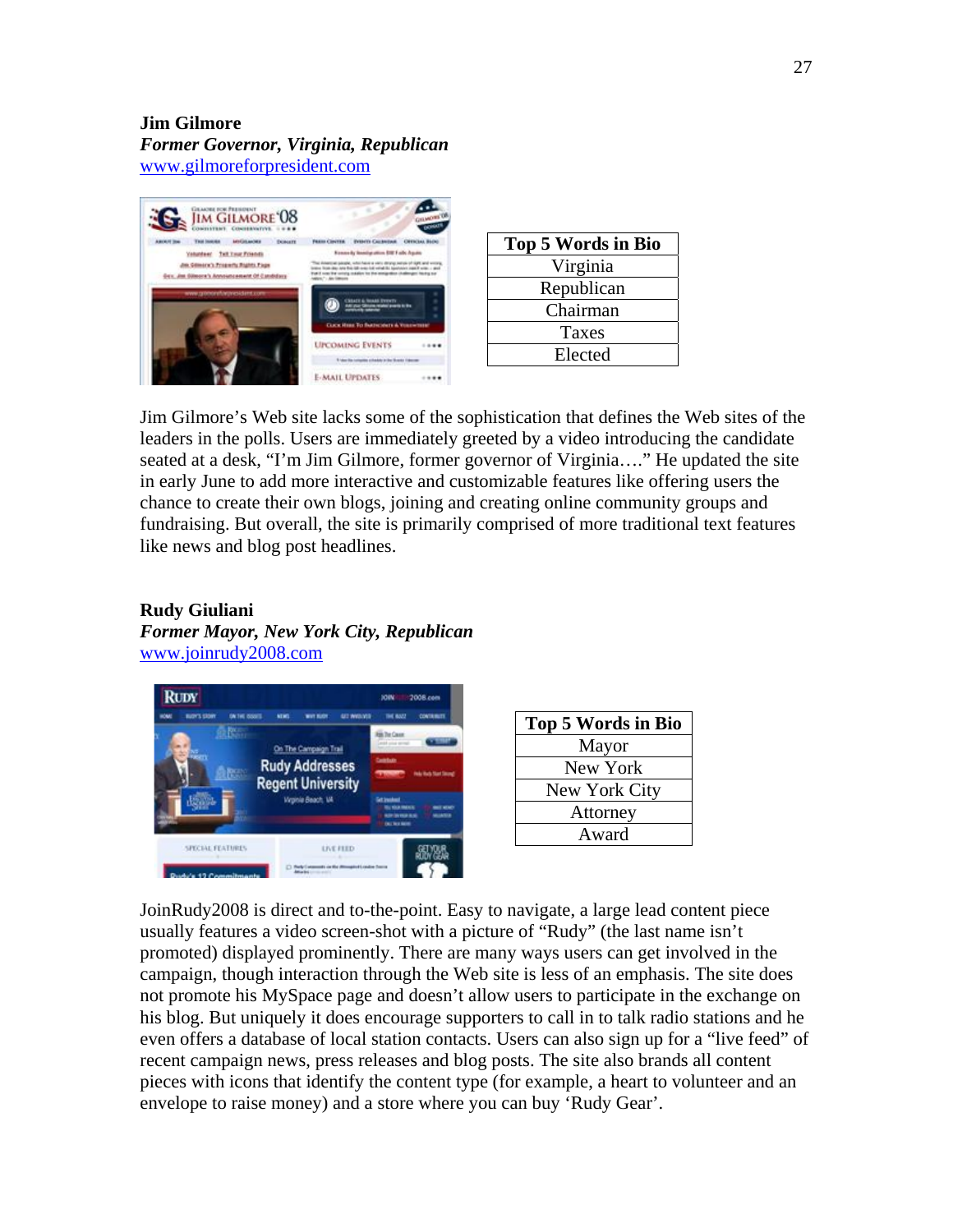# **Mike Gravel**  *Senator, Alaska, Democrat*  www.gravel2008.us



| Top 5 Words in Bio |
|--------------------|
| U.S.               |
| Senator            |
| Democracy          |
| Served             |
| Alaska             |

The centerpiece of Mike Gravel's Web site is a smiling picture of the Senator next to six statements on "issues," ranging from a withdrawal of troops from Iraq to universal health care vouchers. Overall, his site is heavier on text and shorter on easy-to-navigate icons and graphics, but it offers some notable exceptions. Gravel's site is one of few to offer podcasts. It also engages visitors in a unique, continuously updated political "poll" at the bottom of the page. And the middle of the homepage offers these words from Thomas Jefferson: "Each generation has a right to choose for itself the form of government it believes most promotive of its happiness."

# **Mike Huckabee**  *Governor, Arkansas, Republican*  www.explorehucakbee.com



| Top 5 Words in Bio |
|--------------------|
| Arkansas           |
| Governor           |
| State              |
| Healthy            |
| Year               |

The only individual in the study whose candidacy is still in the exploratory stage, Mike Huckabee's Web site is spartan in its layout and content. There is no top menu bar, and instead, a nearly screen-size image of the candidate looms in the center of the homepage, flanked by two sidebars that contain links to the other components of his site—including his blog, stand on key issues and a biography of him and his wife. He is the only candidate to offer no links to mainstream media and one of the few with no social networks highlighted.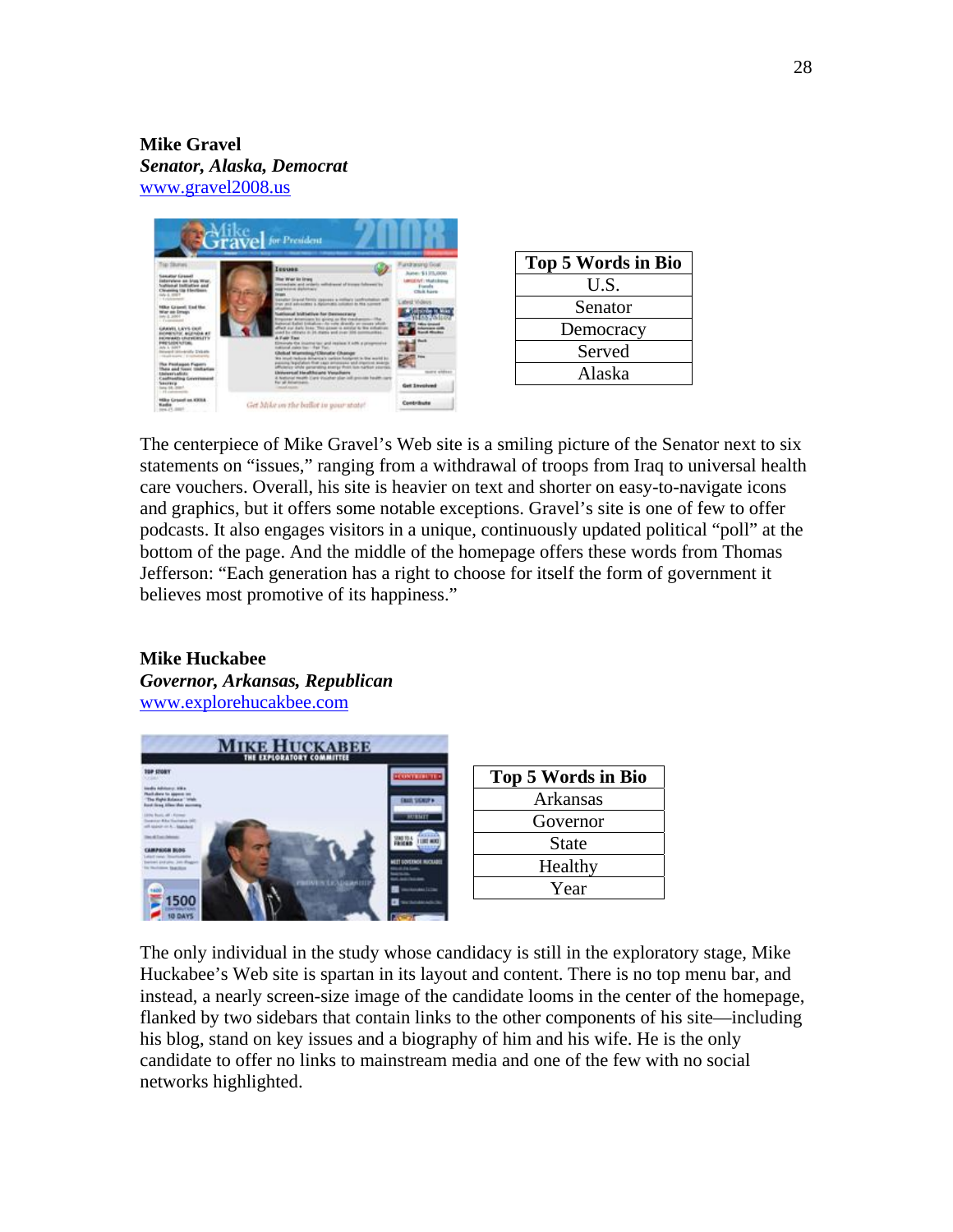# **Duncan Hunter**

*Congressman, California, Republican*  www.gohunter08.com



| Top 5 Words in Bio |
|--------------------|
| Border             |
| Committee          |
| San Diego          |
| America            |
| Community          |
|                    |

Like those of other candidates trailing in the polls, Hunter's site has few frills, essentially functioning as a way to build his base and get his position across. His lead item ('latest news') is always an opinion poll that reflects his stance on an issue and asks visitors to vote for or against his stance. His three key issues are also upfront, as is an endorsement from legendary test pilot Gen. Chuck Yeager. Other than that, the home page is dominated by ways to get people involved—with appeals for contributions leading the pack (indeed, donating money to Hunter qualifies you to be an "eDonor Leader"). Hunter distinguishes himself as the one candidate Web site that doesn't have RSS.

# **Dennis Kucinich**  *Senator, Ohio, Democrat*  http://kucinich.us



| <b>Top 5 Words in Bio</b> |
|---------------------------|
| Cleveland                 |
| Peace                     |
| America                   |
| Treaty                    |
| U.S.                      |
|                           |

Kucinich's site is aiming for substance over style. Text heavy, with minimal graphics/visuals, the home page displays all new content chronologically down the middle – almost blog like. Flanking this main column on either side are ways to contribute and state-level campaign efforts (using a very crude map). One of four candidates who doesn't have a blog, he instead boasts an active, if confusing, "forum" – a virtual town hall where visitors can discuss issues at will. Kucinich does, however, make the most of YouTube and has one of the most exhaustive issue sections (covering 91 topics in all).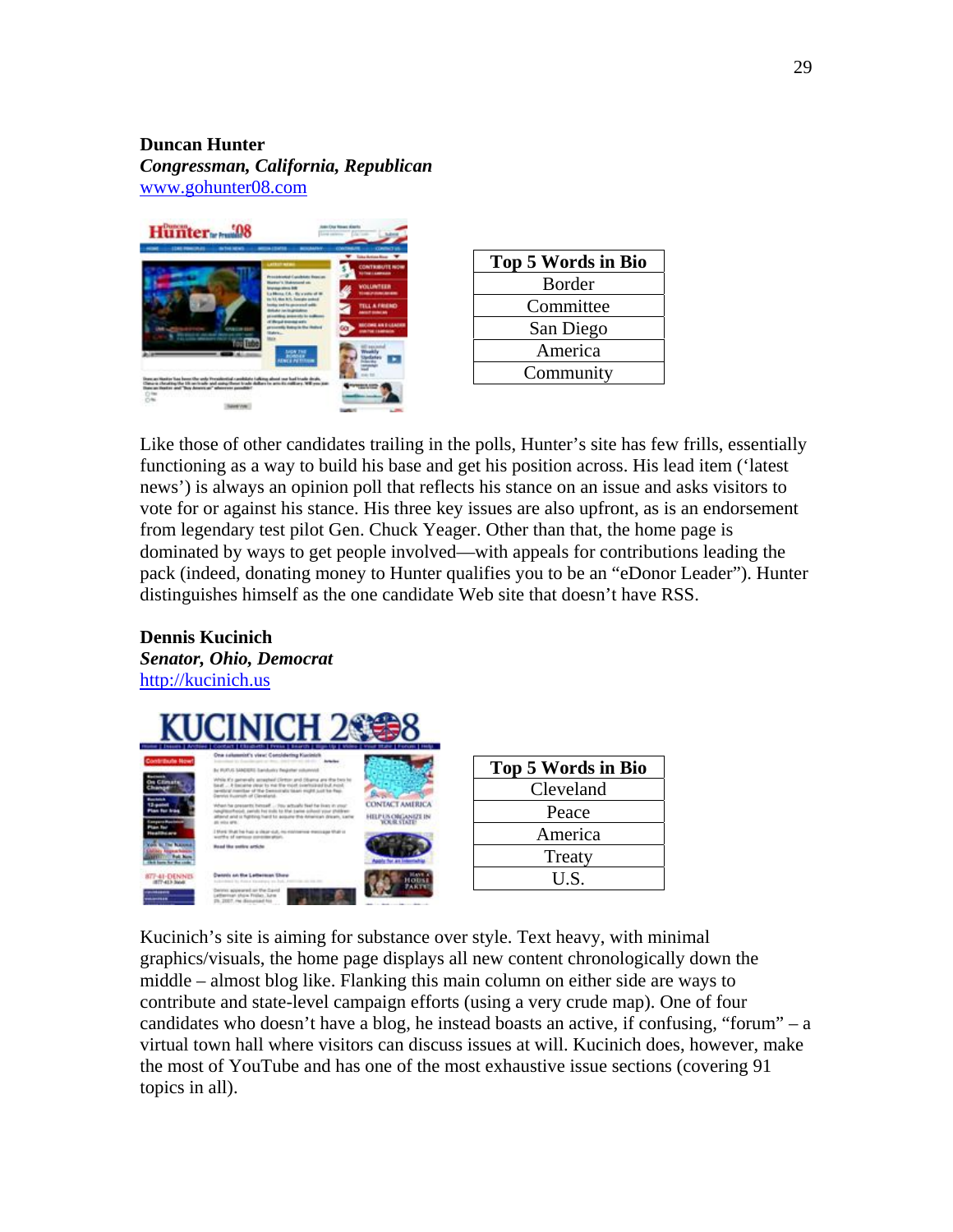# **John McCain**  *Senator, Arizona, Republican* www.johnmccain.com



| Top 5 Words in Bio |
|--------------------|
| Cindy              |
| U.S.               |
| Children           |
| Senator            |
| Arizona            |
|                    |

One of the four sites not to feature a red, white and blue color scheme (opting instead for a black, gray and white motif), John McCain's Web site is packed with information—to the point of being overwhelming. Video plays a heavy role on the front page, and has its own well-organized "Multimedia" archive. Also highlighted is a slideshow of stories from the campaign trail, his "Straight Talk Express." McCain's web campaign staff seems to be increasing the number of ways to get voters engaged. Between May and June 2007, several citizen-centric sections were added including "Involving You," "John McCain Supporter Spotlight" and a poll, as well as information on how to register to vote.

### **Barack Obama**  *Senator, Illinois, Democrat*  www.barackobama.com



Barack Obama's site suggests inclusion. The site focuses on community involvement, from citizen stories and pictures, to community blogs, to viewer-submitted videos. It is frequently updated with new content, featuring a new lead story in the upper left-hand corner every day, if not more frequently. In fact, even the layout of the page shifts frequently, though the core features remain the same: "MyBarackObama.com," "In the News," "BarackTV," "Obama HQ Blog" the Obama store and upcoming events. The site is among few that are offered in Spanish and help citizens register to vote.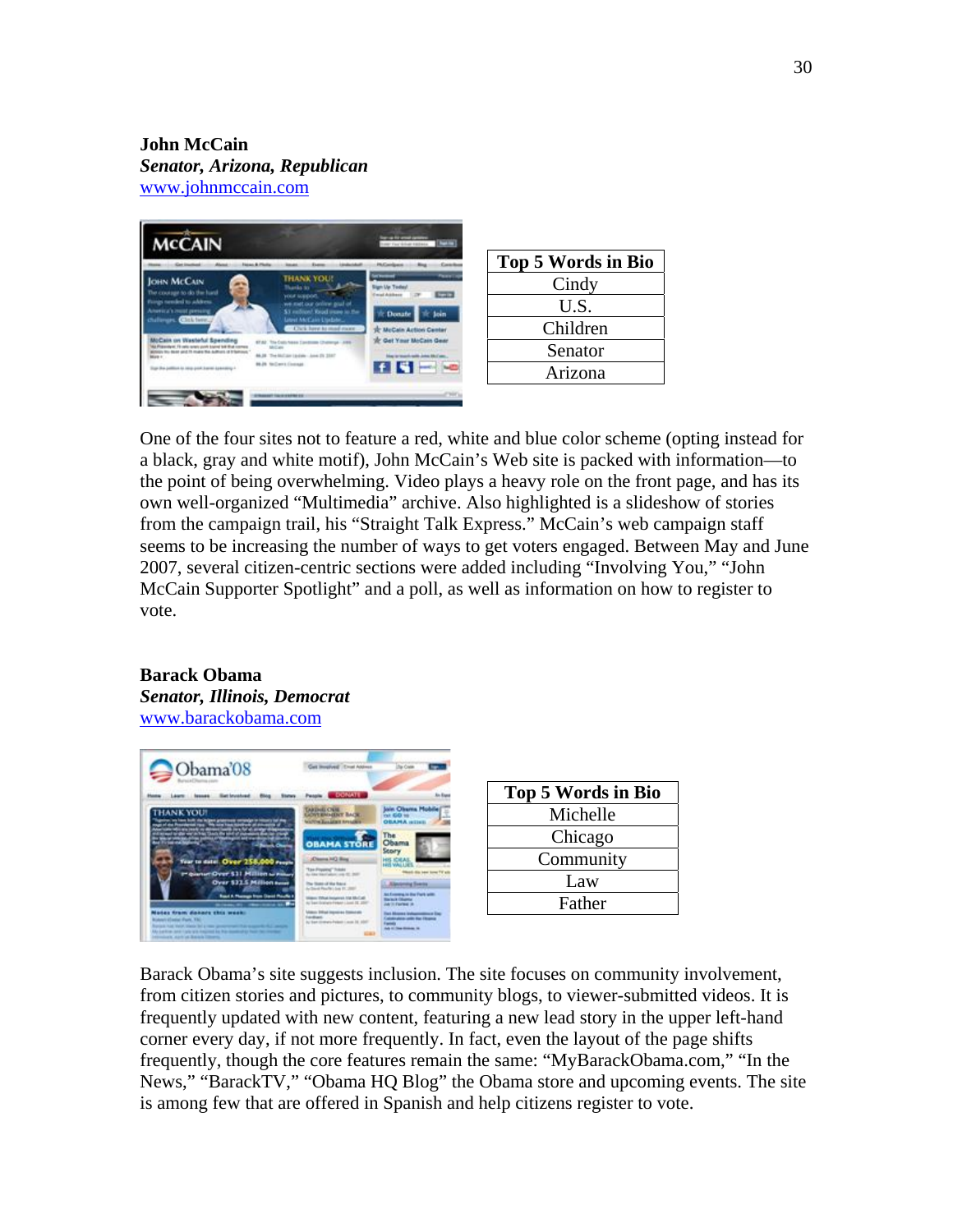**Ron Paul**  *Congressman, Texas, Republican*  www.ronpaul2008.com



| Top 5 Words in Bio |
|--------------------|
| Cindy              |
| U.S.               |
| Children           |
| Senator            |
| Arizona            |

Ron Paul's official Web site began as the most bare-boned and light on content, but has been changing rapidly—which seems to fit with his campaign's reputation of aggressive Internet activism. Between May and June 2007 he redesigned his site by adding more color, structure and video. He also included four more social networks, giving supporters seven ways to network with the campaign. All new content on his site—even press releases and media mentions—appears on his campaign blog, the "Daily Update."

### **Bill Richardson**  *Governor, New Mexico, Democrat*  www.richardsonforpresident.com



| Top 5 Words in Bio |
|--------------------|
| Governor           |
| Mexico             |
| Energy             |
| Years              |
| Chair              |

Governor Richardson's site stresses outreach and image-building. The home page is split between the many ways to get involved (volunteering, social networking, attending speeches) and the many things the candidate is up to (in the form of video, news or blog posts). Richardson confirmed his foray into the presidential race on May 21, 2007 and his site saw a consequent makeover. By June, he had added new sections (Multimedia, for one), energized his blog by allowing comments, allowed for user customization of the page and changed the color scheme from dark red to a more 'patriotic' blue Star - Spangled Banner look.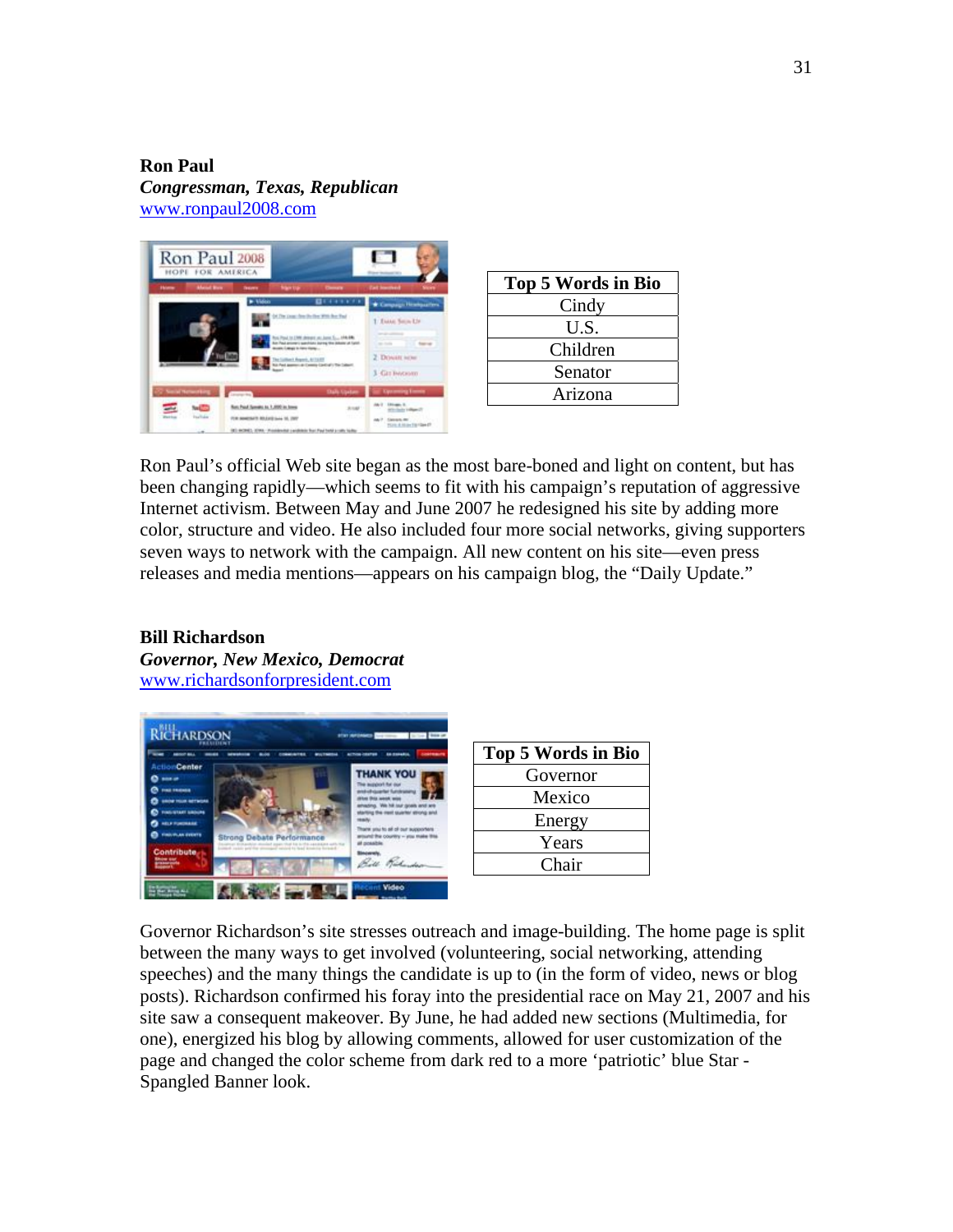# **Mitt Romney**

*Governor, Massachusetts, Republican*  www.mittromney.com



| <b>Top 5 Words in Bio</b> |
|---------------------------|
| Governor                  |
| Massachusetts             |
| Community                 |
| Children                  |
| Company                   |
|                           |

An image of the ex-governor speaking as a flag waves behind him, along with a stirring quote, dominates Mitt Romney's Web site. Romney manages to combine family values, technology and lots of positive imagery in a clean and casual Web site. The informal feel of the site is seen in the bio section titled, "Learn about Mitt," the campaign which is branded "Team Mitt" and his campaign blog "Five Brothers" which is authored by Romney's five sons rather than staff or any professional. Where Romney stands out is his use of video—apart from relying on YouTube (which he links to), the site has its own extensive streaming video channel, "Mitt TV," that is subdivided into categories like issues, the trail and even, "fun."

# **Tom Tancredo**  *Congressman, Colorado, Republican*  www.teamtancredo.com



| Top 5 Words in Bio |
|--------------------|
| National           |
| Immigration        |
| Years              |
| American           |
| Colorado           |
|                    |

Tom Tancredo's site is clearly laid out to emphasize one, who he is and two, where he stands on key issues—especially illegal immigration, which gets its own menu-section. Dominating the home page is a large picture of Tancredo accompanying the "lead" story that could be either a recent campaign event or an issue statement. Options for involvement are limited to appeals for donation and e-mail alerts. His blog is tucked away on a tab at the top of the page, and it's here that you find links to social networks. Tancredo offers a branded video channel, "Tom TV," that streams selections of mainstream media appearances.